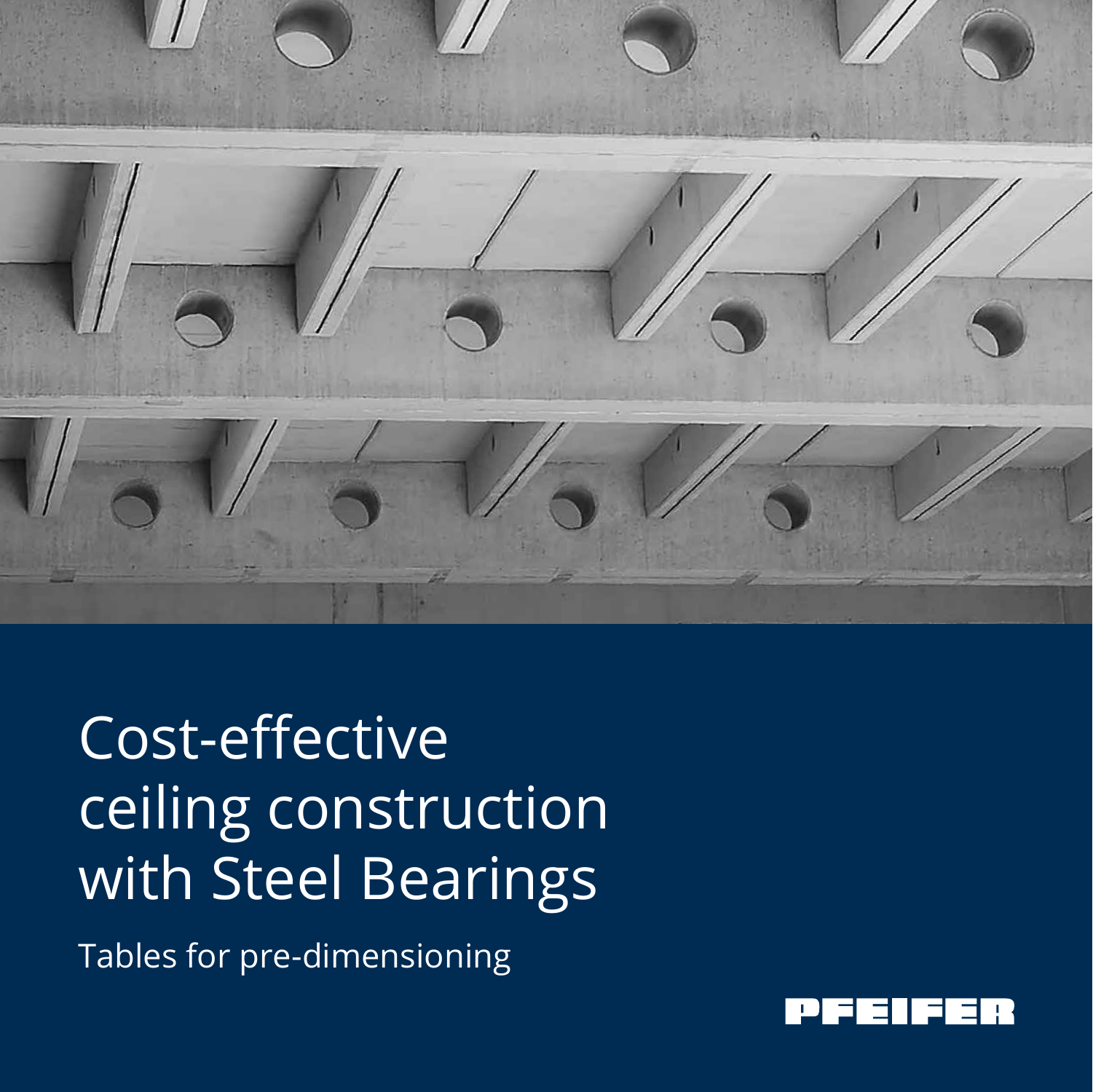# **Objective of the tables**

The tables are intended for pre-dimensioning of the transversal shear force carrying capacity in the final state, as well as the choice of the necessary additional reinforcement when using PFEIFER Steel Bearings. The geometric dimensions of the π ceiling serve as the input values. Depending on the selected Steel Bearing type and the desired reinforcement, the working load limits for common installation conditions can be obtained.

The complete dimensioning of the support for the assembly and final condition can subsequently be carried out with the free PFEIFER dimensioning software and a verifiable printout can be generated.



You can find the approval, dimensioning software, and more here: **www.pfeifer.info/steel-bearing**

# **Initial conditions**

- **Base module** 1 narrow web (see graphic on the right)
- Additional reinforcement on the Steel Bearing according to subsequent pages
- Concrete quality top layer C25/30
- Concrete quality precast element ≥ C35/45
- Web heights from 30 to 70 cm
- Preselection of the required transversal shear force carrying capacity in the assembly state, depending on the Steel Bearing type



#### **Notes:**

**2**

In-situ concrete supplement (top concrete) also possible in C20/25 or ≥ C30/37, for corresponding table values see approval. Table values for basic module 2 - wide web - can also be found in the relevant approval.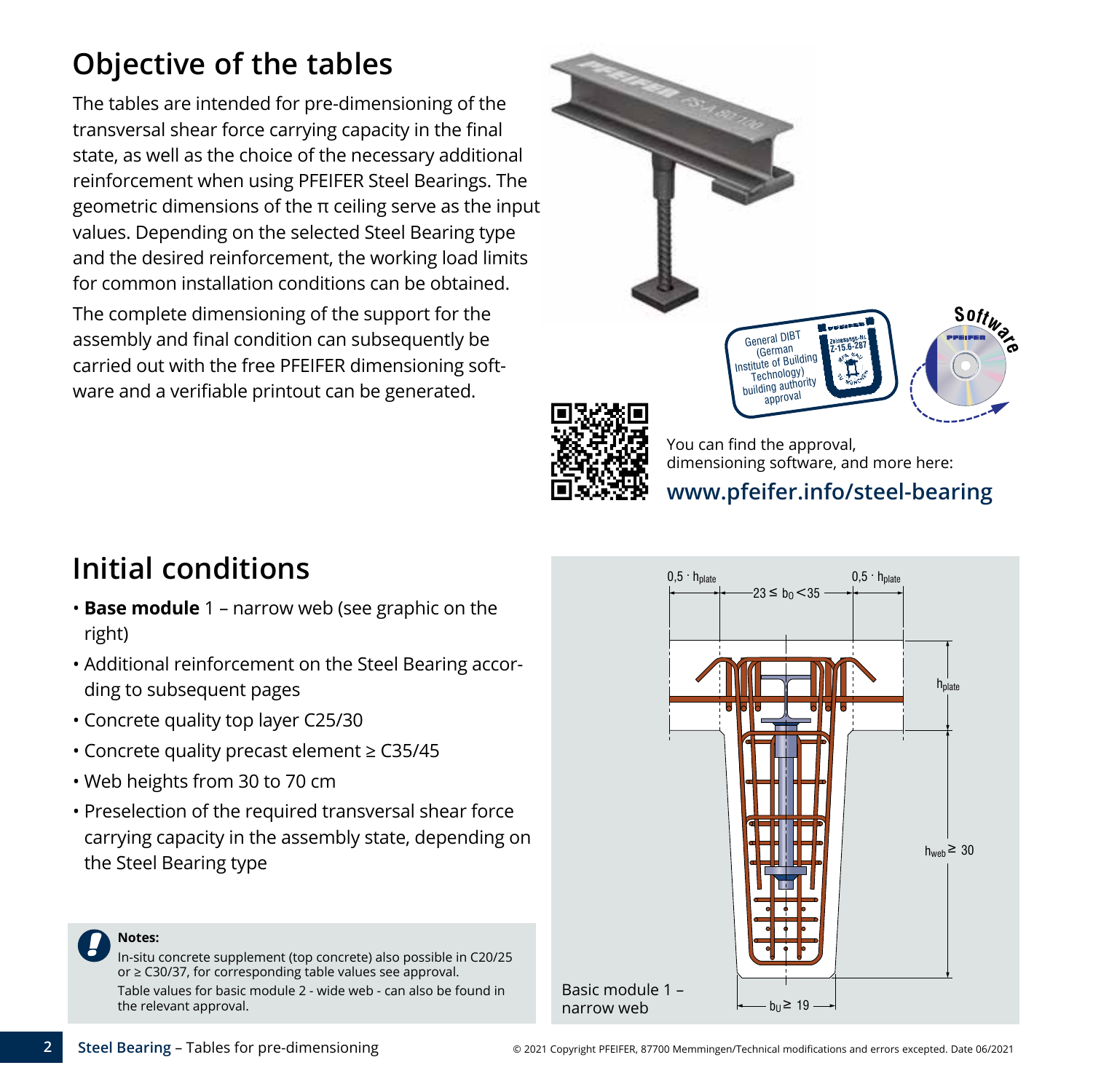# **Required additional reinforcement on the Steel Bearing**

### **Reinforcement cage**

Suspension reinforcement Bent-up loop



**5 6 6 6 6 6 6 6 6 6** 



Front stirrup,



5: Front stirrup, top

6: Top stirrup

### **Steel Bearing and additional reinforcement in formwork**



**3**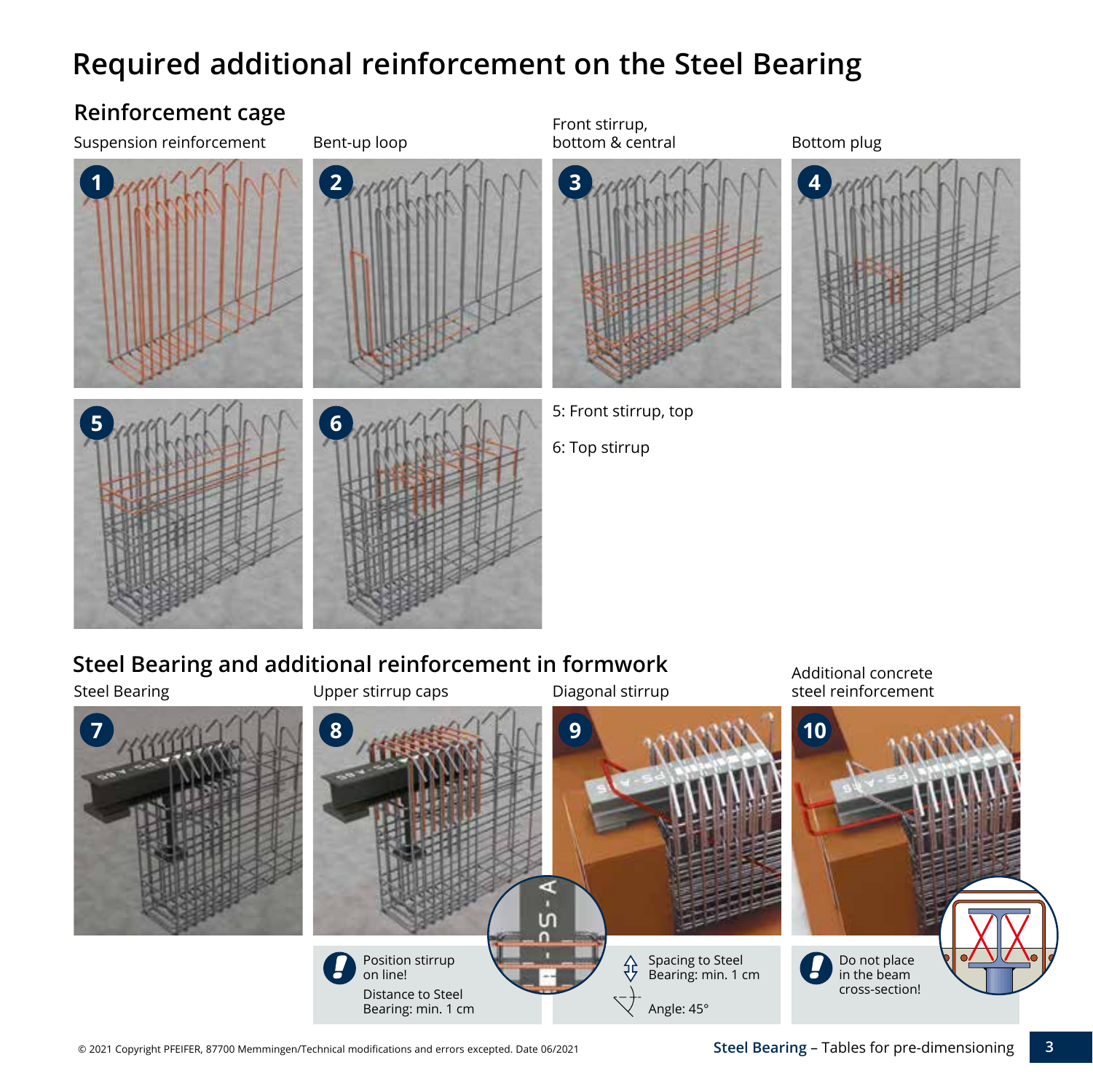# **Required additional reinforcement on the Steel Bearing**



#### **Notice:**

**4**

The exact dimensions of the additional reinforcement as well as the statically necessary reinforcement of the entire component are to be determined by the responsible planner. The specified reinforcement are regulated by approval no. **Z-15.6-287**.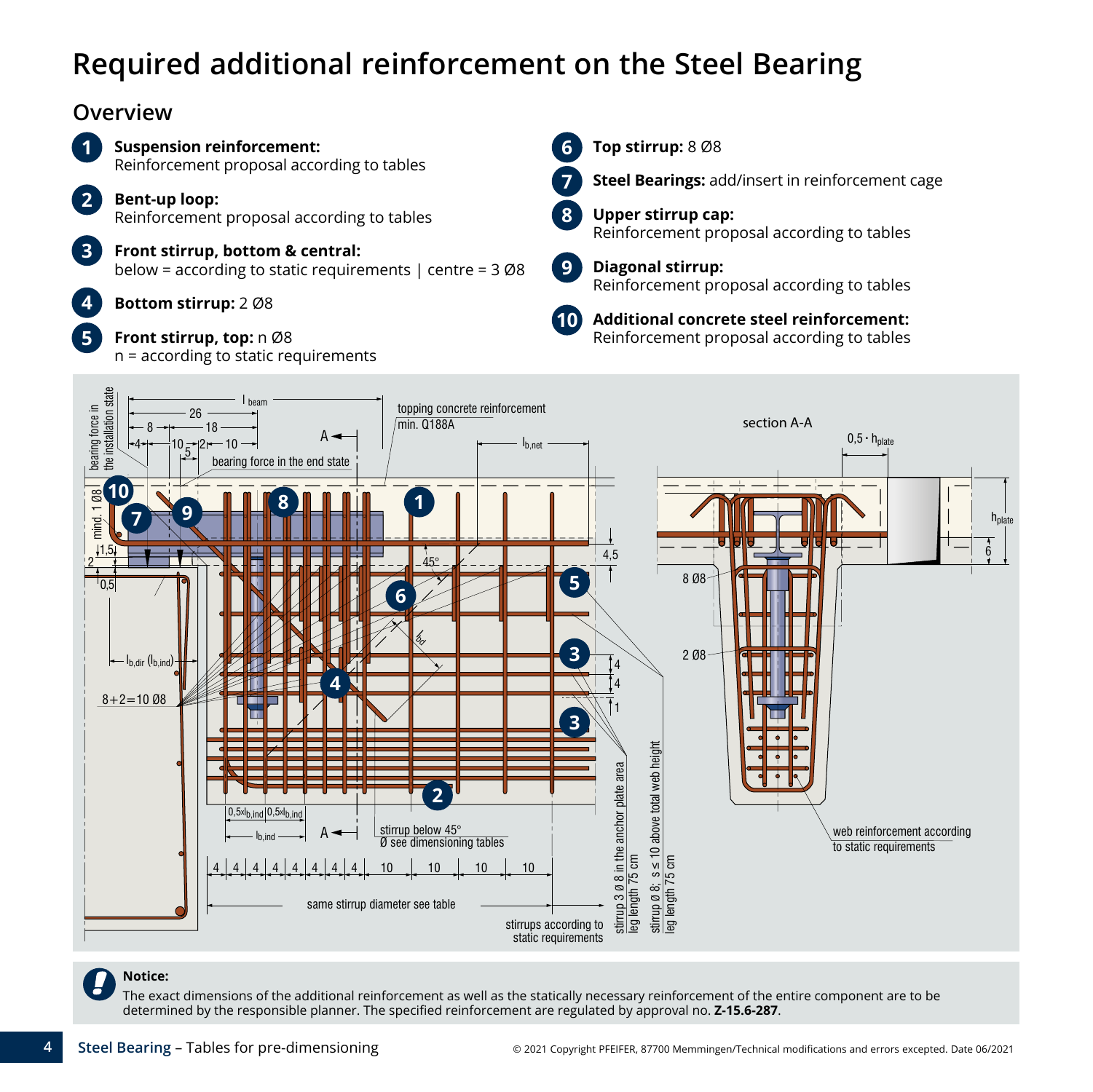$V_{\text{Rd} \text{ installation}}$  = 65 kN<sup>1)</sup> | Web height h<sub>web</sub> = **30 cm** | Concrete quality top layer C25/30 | Basic module 1

| <b>Plate thickness</b><br>(at the bearing) | <b>Transversal shear</b><br>force carrying capacity<br>in the end state $2$ ) |                                                                         | Suspension reinforcement (stirrups) <sup>3)</sup><br>each two legged | <b>Horizontal additional</b><br>concrete steel reinforcement |                |                                      |
|--------------------------------------------|-------------------------------------------------------------------------------|-------------------------------------------------------------------------|----------------------------------------------------------------------|--------------------------------------------------------------|----------------|--------------------------------------|
|                                            |                                                                               | Stirrup and<br>stirrup cap                                              | Bent-up<br>$\overline{2}$<br>loop                                    | Stirrup<br>9<br>below 45°                                    | (10)           | Reinforcement proposal <sup>4)</sup> |
| $h_{\text{plate}}$ [cm]                    | $V_{Rd, total}$ [kN]                                                          | $\left( \begin{array}{c} 8 \end{array} \right)$<br>$n \varnothing$ [mm] | Ø[mm]                                                                | ø [mm]                                                       | Quantity       | Ø[mm]                                |
| 15                                         | 111.77                                                                        | 8                                                                       | 8                                                                    | 10                                                           | $\overline{2}$ | $\overline{12}$                      |
| 15                                         | 151.71                                                                        | 8                                                                       | 8                                                                    | 10                                                           | 4              | $\overline{12}$                      |
| 15                                         | 154.48                                                                        | 10                                                                      | $\overline{8}$                                                       | 12                                                           | $\overline{4}$ | 12                                   |
| 16                                         | 115.70                                                                        | 8                                                                       | 8                                                                    | 10                                                           | $\overline{2}$ | $\overline{12}$                      |
| 16                                         | 161.52                                                                        | 8                                                                       | 8                                                                    | 10                                                           | $\overline{4}$ | 12                                   |
| 16                                         | 168.10                                                                        | 10                                                                      | 8                                                                    | 12                                                           | 6              | $\overline{12}$                      |
| 17                                         | 119.54                                                                        | 8                                                                       | $\overline{8}$                                                       | 10                                                           | $\overline{2}$ | $\overline{12}$                      |
| 17                                         | 168.29                                                                        | 8                                                                       | 8                                                                    | 10                                                           | 4              | $\overline{12}$                      |
| 17                                         | 181.44                                                                        | 10                                                                      | 8                                                                    | $\overline{12}$                                              | 6              | $\overline{12}$                      |
| 18                                         | 123.31                                                                        | 8                                                                       | 8                                                                    | 10                                                           | $\overline{2}$ | $\overline{12}$                      |
| 18                                         | 173.81                                                                        | 8                                                                       | 8                                                                    | 10                                                           | $\overline{4}$ | $\overline{12}$                      |
| 18                                         | 194.54                                                                        | $\overline{10}$                                                         | 8                                                                    | $\overline{12}$                                              | 6              | $\overline{12}$                      |
| 19                                         | 127.00                                                                        | 8                                                                       | $\overline{8}$                                                       | 10                                                           | $\overline{2}$ | 12                                   |
| 19                                         | 178.68                                                                        | 8                                                                       | 8                                                                    | 10                                                           | $\overline{4}$ | $\overline{12}$                      |
| 19                                         | 197.14                                                                        | 10                                                                      | 8                                                                    | 12                                                           | $\,$ 6 $\,$    | 12                                   |
| 20                                         | 130.62                                                                        | 8                                                                       | $\overline{8}$                                                       | 10                                                           | $\overline{2}$ | $\overline{12}$                      |
| 20                                         | 183.41                                                                        | 8                                                                       | 8                                                                    | 10                                                           | $\overline{4}$ | $\overline{12}$                      |
| 20                                         | 198.80                                                                        | 10                                                                      | 8                                                                    | 12                                                           | 6              | 12                                   |
| 21                                         | 134.17                                                                        | 8                                                                       | 8                                                                    | 10                                                           | $\overline{2}$ | $\overline{12}$                      |
| 21                                         | 188.03                                                                        | $\overline{8}$                                                          | $\overline{8}$                                                       | 10                                                           | 4              | $\overline{12}$                      |
| 21                                         | 200.47                                                                        | 10                                                                      | 8                                                                    | 12                                                           | 6              | 12                                   |
| 22                                         | 137.65                                                                        | 8                                                                       | 8                                                                    | 10                                                           | $\overline{2}$ | 12                                   |
| 22                                         | 192.55                                                                        | 8                                                                       | 8                                                                    | 10                                                           | 4              | 12                                   |
| 22                                         | 202.17                                                                        | 10                                                                      | 8                                                                    | 12                                                           | 6              | 12                                   |
| 23                                         | 141.06                                                                        | 8                                                                       | 8                                                                    | 10                                                           | $\overline{2}$ | 12                                   |
| 23                                         | 196.96                                                                        | 8                                                                       | 8                                                                    | 10                                                           | 4              | 12                                   |
| 23                                         | 203.89                                                                        | 10                                                                      | 8                                                                    | 12                                                           | 6              | 12                                   |
| 24                                         | 144.41                                                                        | 8                                                                       | 8                                                                    | 10                                                           | $\overline{2}$ | 12                                   |
| 24                                         | 201.29                                                                        | 8                                                                       | 8                                                                    | 10                                                           | 4              | 12                                   |
| 24                                         | 205.62                                                                        | 10                                                                      | 8                                                                    | 12                                                           | 6              | 12                                   |

<sup>1)</sup> The partial safety factor of the stress may <u>not</u> be reduced. The dead weight should always be based on Y<sub>G</sub> = 1,35 !<br><sup>2)</sup> Calculated horizontal force due to constraint: H<sub>Rd</sub> = 0,20 · V<sub>Rd total</sub><br><sup>3)</sup> For arrangemen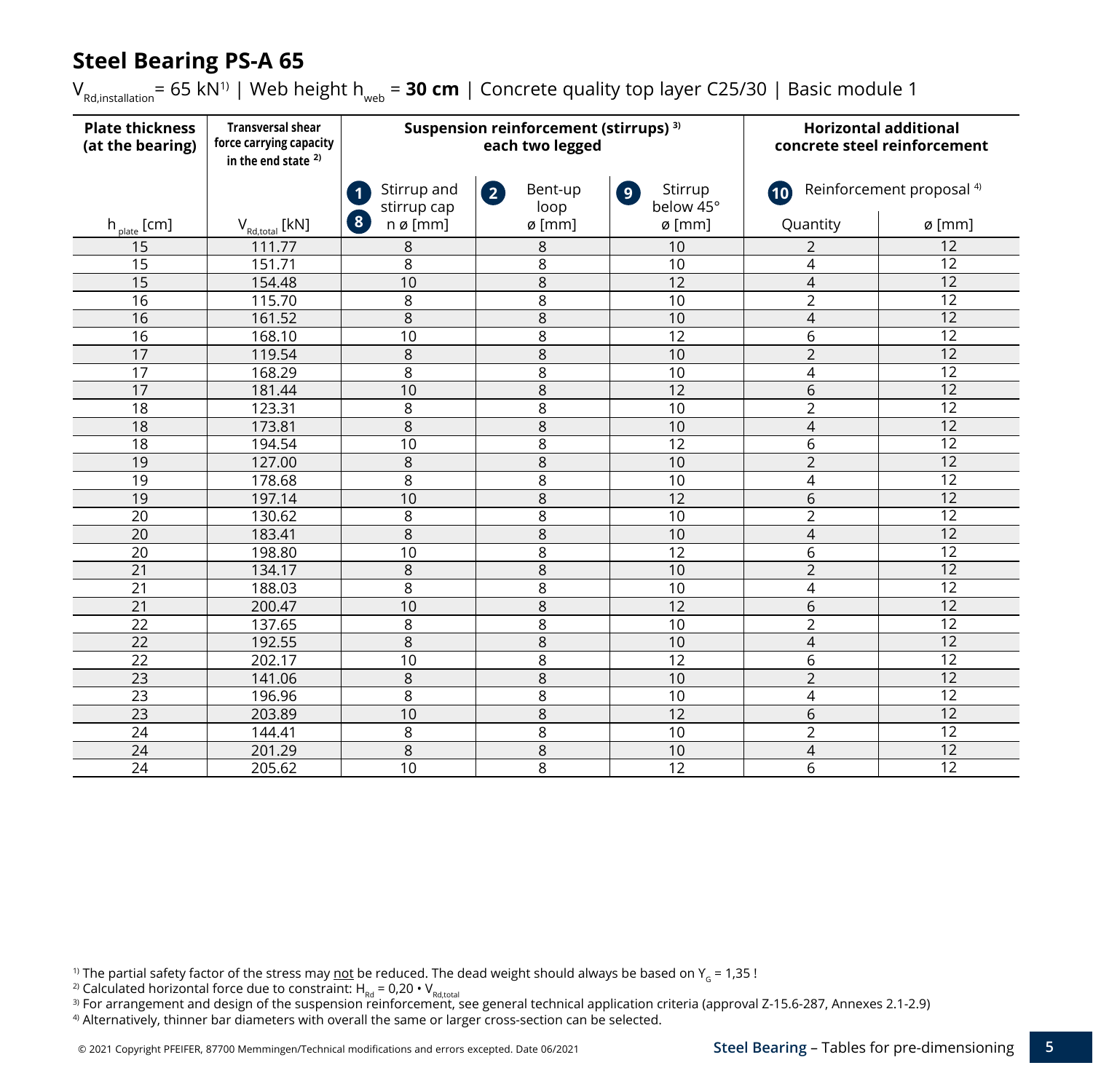$V_{\text{Rd} \text{ installation}}$  = 65 kN<sup>1)</sup> | Web height h<sub>web</sub> = **40 cm** | Concrete quality top layer C25/30 | Basic module 1

| <b>Plate thickness</b><br>(at the bearing) | <b>Transversal shear</b><br>force carrying capacity<br>in the end state $2$ ) |                                            | Suspension reinforcement (stirrups) <sup>3)</sup><br>each two legged | <b>Horizontal additional</b><br>concrete steel reinforcement |                    |                                      |
|--------------------------------------------|-------------------------------------------------------------------------------|--------------------------------------------|----------------------------------------------------------------------|--------------------------------------------------------------|--------------------|--------------------------------------|
|                                            |                                                                               | Stirrup and<br>$\mathbf{1}$<br>stirrup cap | Bent-up<br>$\mathbf{Z}$<br>loop                                      | Stirrup<br>$\circ$<br>below 45°                              | (10)               | Reinforcement proposal <sup>4)</sup> |
| $h_{\text{plate}}$ [cm]                    | $V_{Rd, total}$ [kN]                                                          | $\mathbf{[8]}$<br>$n \varnothing$ [mm]     | Ø[mm]                                                                | Ø[mm]                                                        | Quantity           | ø [mm]                               |
| 15                                         | 111.77                                                                        | 8                                          | 8                                                                    | 10                                                           | $\overline{2}$     | 12                                   |
| 15                                         | 164.48                                                                        | 8                                          | 8                                                                    | 10                                                           | 4                  | $\overline{12}$                      |
| 15                                         | 208.55                                                                        | 10                                         | 8                                                                    | 12                                                           | 6                  | 12                                   |
| 16                                         | 115.70                                                                        | 8                                          | 8                                                                    | 10                                                           | $\overline{2}$     | $\overline{12}$                      |
| 16                                         | 171.80                                                                        | 8                                          | $\bf 8$                                                              | 10                                                           | 4                  | 12                                   |
| 16                                         | 221.59                                                                        | 10                                         | 8                                                                    | $\overline{12}$                                              | 6                  | 12                                   |
| 16                                         | 237.10                                                                        | 10                                         | 8                                                                    | $\overline{12}$                                              | $\overline{8}$     | $\overline{12}$                      |
| 17                                         | 119.54                                                                        | 8                                          | 8                                                                    | 10                                                           | $\overline{2}$     | 12                                   |
| 17                                         | 179.03                                                                        | 8                                          | $\,8\,$                                                              | 10                                                           | $\overline{4}$     | 12                                   |
| $\overline{17}$                            | 232.52                                                                        | 10                                         | 8                                                                    | 12                                                           | 6                  | 12                                   |
| 17                                         | 242.54                                                                        | 10                                         | 8                                                                    | 12                                                           | 8                  | 12                                   |
| 18                                         | 123.31                                                                        | 8                                          | 8                                                                    | 10                                                           | $\overline{2}$     | $\overline{12}$                      |
| 18                                         | 185.55                                                                        | 8                                          | $\,8\,$                                                              | 10                                                           | $\overline{4}$     | 12                                   |
| 18                                         | 243.29                                                                        | 10                                         | 8                                                                    | 12                                                           | 6                  | $\overline{12}$                      |
| $\overline{18}$                            | 261.26                                                                        | 10                                         | $\overline{8}$                                                       | $\overline{12}$                                              | $\,8\,$            | $\overline{12}$                      |
| $\overline{19}$                            | 127.00                                                                        | 8                                          | $\overline{8}$                                                       | 10                                                           | $\overline{2}$     | $\overline{12}$                      |
| 19                                         | 188.54                                                                        | 8                                          | $\,8\,$                                                              | 10                                                           | $\overline{4}$     | $\overline{12}$                      |
| 19                                         | 251.52                                                                        | 10                                         | 8                                                                    | 12                                                           | 6                  | $\overline{12}$                      |
| 19                                         | 271.93                                                                        | 10                                         | 8                                                                    | $\overline{12}$                                              | 8                  | $\overline{12}$                      |
| 20                                         | 130.62                                                                        | 8                                          | 8                                                                    | 10                                                           | $\overline{2}$     | 12                                   |
| $\overline{20}$                            | 194.34                                                                        | 8                                          | 8                                                                    | 10                                                           | $\overline{4}$     | $\overline{12}$                      |
| 20                                         | 256.06                                                                        | 10                                         | 8                                                                    | 12                                                           | 6                  | 12                                   |
| 20                                         | 286.18                                                                        | 10                                         | 8                                                                    | 12                                                           | 8                  | $\overline{12}$                      |
| $\overline{21}$                            | 134.17                                                                        | 8                                          | 8                                                                    | 10                                                           | $\overline{2}$     | $\overline{12}$                      |
| 21                                         | 200.07                                                                        | 8                                          | $\,8\,$                                                              | 10                                                           | $\overline{4}$     | $\overline{12}$                      |
| $\overline{21}$                            | 265.40                                                                        | $\overline{10}$                            | $\overline{8}$                                                       | $\overline{12}$                                              | 6                  | $\overline{12}$                      |
| 21                                         | 300.41                                                                        | 10                                         | 8                                                                    | $\overline{12}$                                              | $\,8\,$            | 12                                   |
| $\overline{22}$                            | 137.65                                                                        | 8                                          | 8                                                                    | 10                                                           | $\overline{2}$     | $\overline{12}$                      |
| 22                                         | 205.73                                                                        | 8                                          | $\,8\,$                                                              | 10                                                           | $\overline{4}$     | 12                                   |
| 22                                         | 275.02                                                                        | 10                                         | 8                                                                    | 12                                                           | 6                  | 12                                   |
| 22                                         | 313.27                                                                        | 10                                         | $\,8\,$                                                              | $\overline{12}$                                              | $\overline{\bf 8}$ | $\overline{12}$                      |
| 23                                         | 141.06                                                                        | 8                                          | 8                                                                    | 10                                                           | $\overline{2}$     | 12                                   |
| 23                                         | 211.32                                                                        | 8                                          | 8                                                                    | 10                                                           | $\overline{4}$     | 12                                   |
| $\overline{23}$                            | 284.53                                                                        | 10                                         | 8                                                                    | 12                                                           | 6                  | $\overline{12}$                      |
| 23                                         | 318.95                                                                        | 10                                         | $\,8\,$                                                              | $\overline{12}$                                              | $\,8\,$            | 12                                   |
| 24                                         | 144.41                                                                        | $\,8\,$                                    | 8                                                                    | 10                                                           | $\overline{2}$     | $\overline{12}$                      |
| $\overline{24}$                            | 216.84                                                                        | $\overline{8}$                             | $\overline{8}$                                                       | 10                                                           | $\overline{4}$     | $\overline{12}$                      |
| 24                                         | 293.94                                                                        | 10                                         | 8                                                                    | 12                                                           | 6                  | $\overline{12}$                      |
| 24                                         | 329.59                                                                        | 10                                         | 8                                                                    | 12                                                           | 8                  | $\overline{12}$                      |

<sup>1)</sup> The partial safety factor of the stress may <u>not</u> be reduced. The dead weight should always be based on Y<sub>G</sub> = 1,35 !<br><sup>2)</sup> Calculated horizontal force due to constraint: H<sub>Rd</sub> = 0,20 · V<sub>Rd total</sub><br><sup>3)</sup> For arrangemen 4) Alternatively, thinner bar diameters with overall the same or larger cross-section can be selected.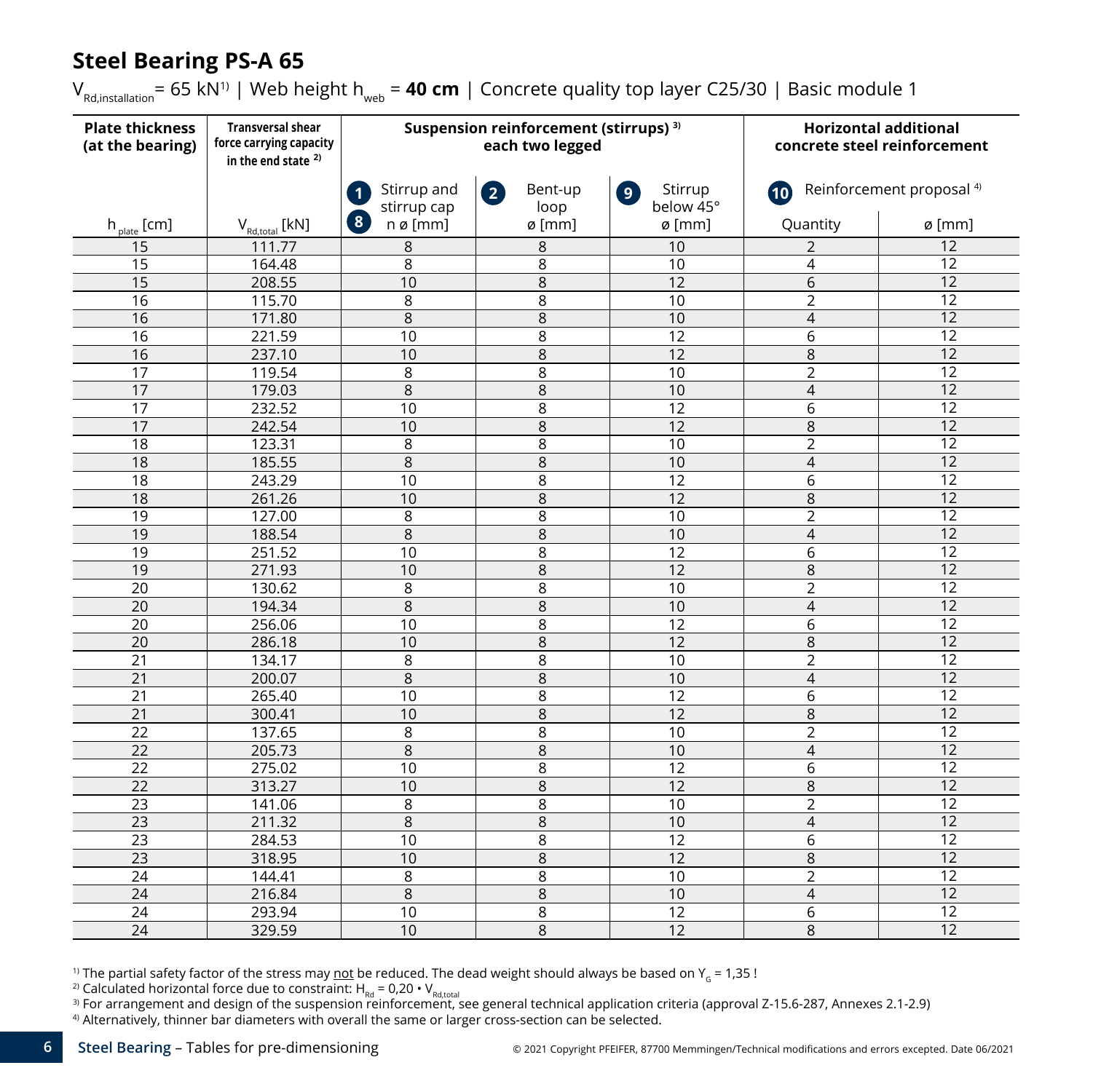$V_{\text{Rd} \text{ installation}}$  = 65 kN<sup>1)</sup> | Web height h<sub>web</sub> = **50 cm** | Concrete quality top layer C25/30 | Basic module 1

| <b>Plate thickness</b><br>(at the bearing) | <b>Transversal shear</b><br>force carrying capacity<br>in the end state $2$ ) |                                                                         | Suspension reinforcement (stirrups) <sup>3)</sup><br>each two legged | <b>Horizontal additional</b><br>concrete steel reinforcement |                          |                                      |
|--------------------------------------------|-------------------------------------------------------------------------------|-------------------------------------------------------------------------|----------------------------------------------------------------------|--------------------------------------------------------------|--------------------------|--------------------------------------|
|                                            |                                                                               | Stirrup and                                                             | Bent-up<br>$\mathbf{2}$                                              | Stirrup<br>9                                                 | (10)                     | Reinforcement proposal <sup>4)</sup> |
|                                            |                                                                               | stirrup cap                                                             | loop                                                                 | below 45°                                                    |                          |                                      |
| $h_{\text{plate}}$ [cm]                    | $V_{Rd, total}$ [kN]                                                          | $\left( \begin{array}{c} 8 \end{array} \right)$<br>$n \varnothing$ [mm] | Ø[mm]                                                                | $\varnothing$ [mm]                                           | Quantity                 | $\varnothing$ [mm]                   |
| 15                                         | 121.91                                                                        | 8                                                                       | 8                                                                    | 10                                                           | $\mathbf 2$              | $\overline{12}$                      |
| 15                                         | 186.39                                                                        | 8                                                                       | 8                                                                    | 10                                                           | 4                        | $\overline{12}$                      |
| 15                                         | 233.57                                                                        | 10                                                                      | 8                                                                    | 12                                                           | 6                        | 12                                   |
| 16                                         | 126.55                                                                        | 8                                                                       | 8                                                                    | 10                                                           | $\overline{2}$           | 12                                   |
| 16                                         | 195.15                                                                        | 8                                                                       | 8                                                                    | 10                                                           | $\overline{4}$           | 12                                   |
| 16                                         | 249.92                                                                        | 10                                                                      | 8                                                                    | $\overline{12}$                                              | 6                        | 12                                   |
| 17                                         | 131.07                                                                        | 8                                                                       | 8                                                                    | 10                                                           | $\overline{2}$           | $\overline{12}$                      |
| 17                                         | 204.70                                                                        | 8                                                                       | 8                                                                    | 10                                                           | $\overline{\mathcal{L}}$ | 12                                   |
| 17                                         | 255.60                                                                        | 10                                                                      | 8                                                                    | 12                                                           | 6                        | 12                                   |
| 18                                         | 135.48                                                                        | 8                                                                       | 8                                                                    | 10                                                           | $\overline{2}$           | $\overline{12}$                      |
| $\overline{18}$                            | 212.41                                                                        | $\overline{8}$                                                          | $\overline{8}$                                                       | 10                                                           | $\overline{4}$           | $\overline{12}$                      |
| 18                                         | 270.46                                                                        | 10                                                                      | 8                                                                    | $\overline{12}$                                              | 6                        | $\overline{12}$                      |
| 19                                         | 139.79                                                                        | 8                                                                       | 8                                                                    | 10                                                           | $\overline{2}$           | 12                                   |
| 19                                         | 218.12                                                                        | 8                                                                       | 8                                                                    | 10                                                           | 4                        | $\overline{12}$                      |
| 19                                         | 290.43                                                                        | 10                                                                      | $\overline{8}$                                                       | $\overline{12}$                                              | 6                        | $\overline{12}$                      |
| 20                                         | 143.99                                                                        | 8                                                                       | 8                                                                    | 10                                                           | $\overline{2}$           | $\overline{12}$                      |
| 20                                         | 221.58                                                                        | 8                                                                       | 8                                                                    | 10                                                           | $\overline{4}$           | $\overline{12}$                      |
| 20                                         | 300.06                                                                        | 10                                                                      | 8                                                                    | 12                                                           | 6                        | 12                                   |
| 20                                         | 302.31                                                                        | 10                                                                      | 8                                                                    | 12                                                           | 8                        | 12                                   |
| 21                                         | 148.09                                                                        | 8                                                                       | $\overline{8}$                                                       | 10                                                           | $\overline{2}$           | $\overline{12}$                      |
| 21                                         | 227.07                                                                        | 8                                                                       | 8                                                                    | 10                                                           | $\overline{4}$           | $\overline{12}$                      |
| 21                                         | 303.60                                                                        | 10                                                                      | 8                                                                    | $\overline{12}$                                              | 6                        | 12                                   |
| 21                                         | 313.77                                                                        | 10                                                                      | 8                                                                    | $\overline{12}$                                              | 8                        | 12                                   |
| $\overline{22}$                            | 152.10                                                                        | $\overline{8}$                                                          | $\overline{8}$                                                       | 10                                                           | $\overline{2}$           | 12                                   |
| 22                                         | 232.49                                                                        | 8                                                                       | 8                                                                    | 10                                                           | $\overline{4}$           | $\overline{12}$                      |
| 22                                         | 316.38                                                                        | 10                                                                      | $\overline{8}$                                                       | $\overline{12}$                                              | 6                        | $\overline{12}$                      |
| $\overline{22}$                            | 321.02                                                                        | 10                                                                      | $\overline{8}$                                                       | 12                                                           | $\,8\,$                  | 12                                   |
| 23                                         | 156.02                                                                        | 8                                                                       | 8                                                                    | 10                                                           | $\overline{2}$           | $\overline{12}$                      |
| 23                                         | 237.85                                                                        | 8                                                                       | 8                                                                    | 10                                                           | 4                        | 12                                   |
| 23                                         | 319.85                                                                        | 10                                                                      | $\overline{8}$                                                       | $\overline{12}$                                              | $\overline{6}$           | 12                                   |
| $\overline{23}$                            | 328.99                                                                        | 10                                                                      | $\overline{8}$                                                       | $\overline{12}$                                              | $\,8\,$                  | $\overline{12}$                      |
| 24                                         | 159.84                                                                        | 8                                                                       | 8                                                                    | 10                                                           | $\overline{2}$           | $\overline{12}$                      |
| 24                                         | 243.14                                                                        | 8                                                                       | 8                                                                    | 10                                                           | $\overline{4}$           | 12                                   |
| 24                                         | 327.84                                                                        | 10                                                                      | 8                                                                    | 12                                                           | 6                        | 12                                   |
| 24                                         | 350.02                                                                        | 10                                                                      | 8                                                                    | 12                                                           | 8                        | 12                                   |

<sup>1)</sup> The partial safety factor of the stress may <u>not</u> be reduced. The dead weight should always be based on Y<sub>G</sub> = 1,35 !<br><sup>2)</sup> Calculated horizontal force due to constraint: H<sub>Rd</sub> = 0,20 · V<sub>Rd total</sub><br><sup>3)</sup> For arrangemen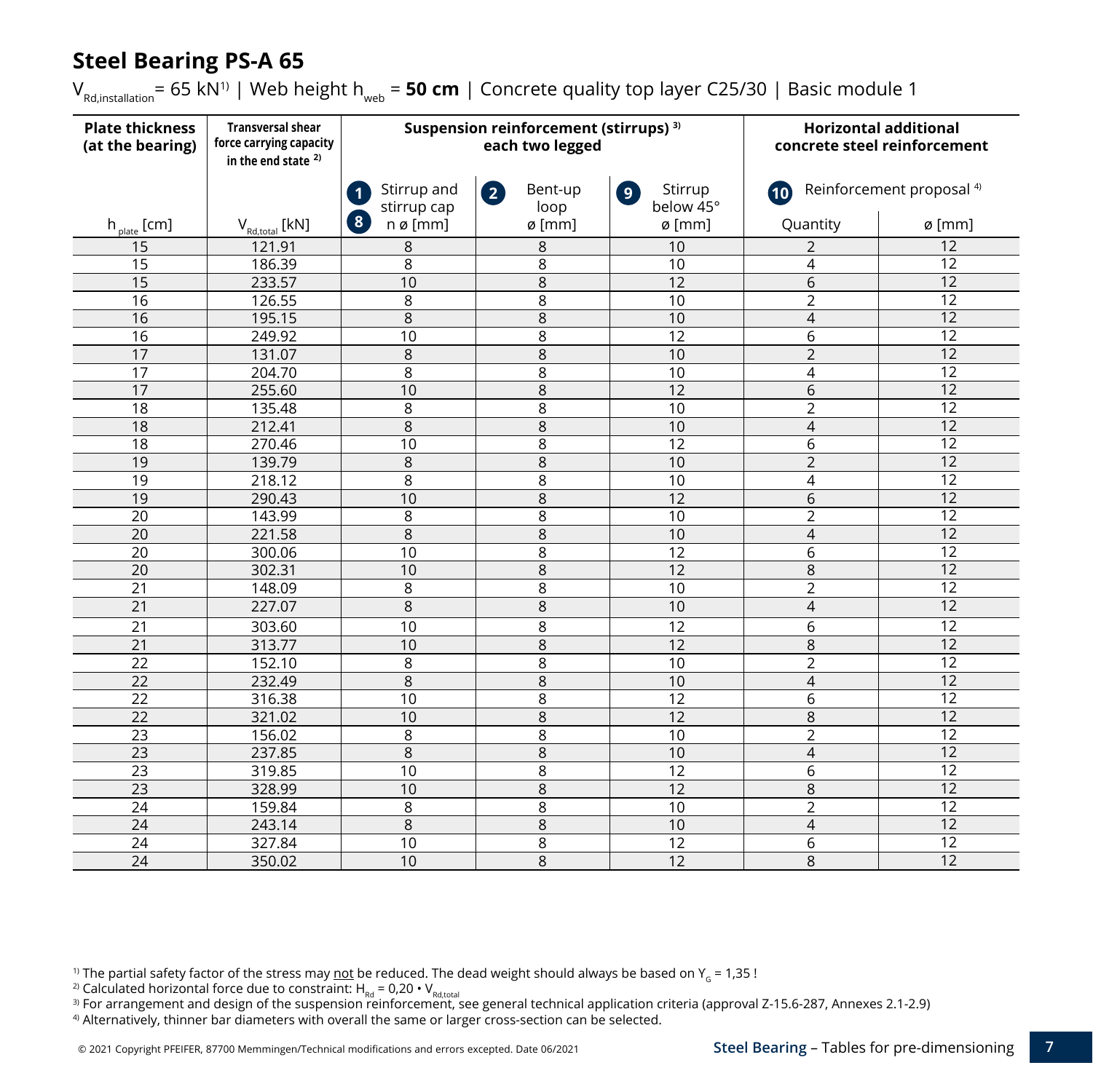#### **Steel Bearing PS-A 80/100**

 $V_{\text{Rd,installation}}$  = 80 kN<sup>1)</sup> | Web height h<sub>web</sub> = **30 cm** | Concrete quality top layer C25/30 | Basic module 1

| <b>Plate thickness</b><br>(at the bearing) | <b>Transversal shear</b><br>force carrying capacity<br>in the end state $2$ ) |                             | Suspension reinforcement (stirrups) 3)<br>each two legged |                            | <b>Horizontal additional</b><br>concrete steel reinforcement |                                      |
|--------------------------------------------|-------------------------------------------------------------------------------|-----------------------------|-----------------------------------------------------------|----------------------------|--------------------------------------------------------------|--------------------------------------|
|                                            |                                                                               | Stirrup and<br>stirrup cap  | Bent-up<br>$\mathbf{2}$<br>loop                           | Stirrup<br>9)<br>below 45° | (10)                                                         | Reinforcement proposal <sup>4)</sup> |
| $h_{\text{plate}}$ [cm]                    | $V_{Rd, total}$ [kN]                                                          | (8)<br>$n \varnothing$ [mm] | $\varnothing$ [mm]                                        | $\varnothing$ [mm]         | Quantity                                                     | $\varnothing$ [mm]                   |
| 15                                         | 125.13                                                                        | 8                           | 10                                                        | 10                         | 2                                                            | 12                                   |
| 15                                         | 135.63                                                                        | 8                           | 10                                                        | 10                         | 4                                                            | 12                                   |
| 16                                         | 128.92                                                                        | 8                           | 10                                                        | 10                         | $\overline{2}$                                               | 12                                   |
| 16                                         | 144.40                                                                        | 8                           | 10                                                        | 10                         | 4                                                            | 12                                   |
| 17                                         | 132.31                                                                        | 8                           | 10                                                        | 10                         | $\overline{2}$                                               | 12                                   |
| 17                                         | 153.00                                                                        | 8                           | 10                                                        | 10                         | 4                                                            | 12                                   |
| 18                                         | 134.91                                                                        | 8                           | 10                                                        | 10                         | $\overline{2}$                                               | 12                                   |
| 18                                         | 161.44                                                                        | 8                           | 10                                                        | 10                         | 4                                                            | 12                                   |
| 19                                         | 137.42                                                                        | 8                           | 10                                                        | 10                         | $\overline{2}$                                               | 12                                   |
| 19                                         | 163.01                                                                        | 8                           | 10                                                        | 10                         | 4                                                            | 12                                   |
| 20                                         | 139.87                                                                        | 8                           | 10                                                        | 10                         | $\overline{2}$                                               | 12                                   |
| 20                                         | 163.96                                                                        | 8                           | 10                                                        | 10                         | 4                                                            | 12                                   |
| 21                                         | 142.26                                                                        | 8                           | 10                                                        | 10                         | $\overline{2}$                                               | 12                                   |
| 21                                         | 164.93                                                                        | 8                           | 10                                                        | 10                         | 4                                                            | 12                                   |
| 22                                         | 144.58                                                                        | 8                           | 10                                                        | 10                         | $\overline{2}$                                               | 12                                   |
| 22                                         | 165.91                                                                        | 8                           | 10                                                        | 10                         | 4                                                            | 12                                   |
| 23                                         | 146.86                                                                        | 8                           | 10                                                        | 10                         | $\overline{2}$                                               | 12                                   |
| 23                                         | 166.90                                                                        | 8                           | 10                                                        | 10                         | 4                                                            | 12                                   |
| 24                                         | 149.08                                                                        | 8                           | 10                                                        | 10                         | $\overline{2}$                                               | 12                                   |
| 24                                         | 167.90                                                                        | 8                           | 10                                                        | 10                         | 4                                                            | 12                                   |

<sup>1)</sup> The partial safety factor of the stress may <u>not</u> be reduced. The dead weight should always be based on Y<sub>G</sub> = 1,35 !<br><sup>2)</sup> Calculated horizontal force due to constraint: H<sub>Rd</sub> = 0,20 · V<sub>Rd total</sub><br><sup>3)</sup> For arrangemen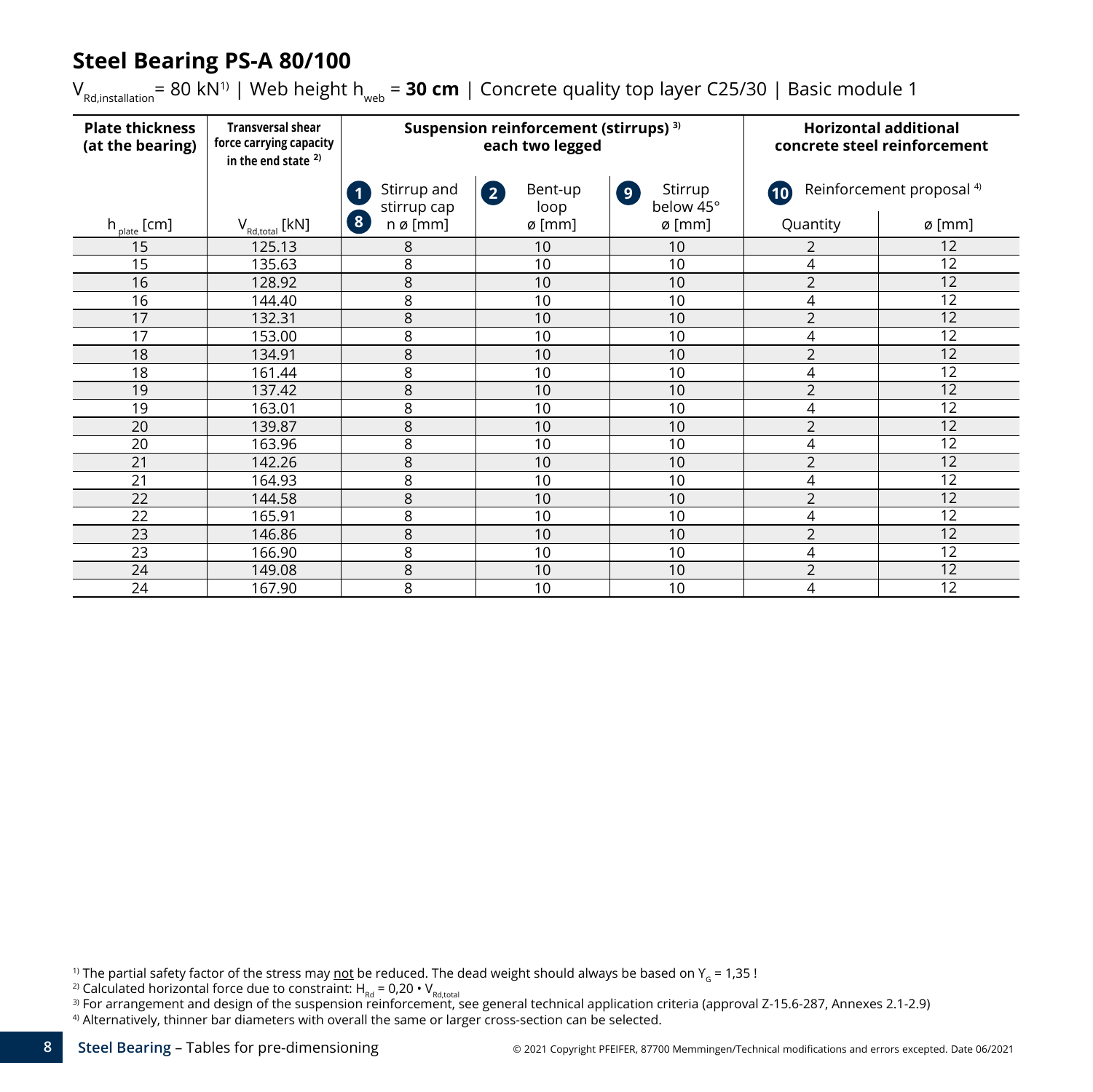#### **Steel Bearing PS-A 80/100**

V<sub>Rd.installation</sub>= 100 kN<sup>1)</sup> | Web height h<sub>web</sub> = **40 cm** | Concrete quality top layer C25/30 | Basic module 1

| <b>Plate thickness</b><br>(at the bearing) | <b>Transversal shear</b><br>force carrying capacity<br>in the end state <sup>2)</sup> | Suspension reinforcement (stirrups) <sup>3)</sup><br>each two legged    |                      |                                   | <b>Horizontal additional</b><br>concrete steel reinforcement |                                      |  |
|--------------------------------------------|---------------------------------------------------------------------------------------|-------------------------------------------------------------------------|----------------------|-----------------------------------|--------------------------------------------------------------|--------------------------------------|--|
|                                            |                                                                                       | Stirrup and<br>$\mathbf{1}$<br>stirrup cap                              | Bent-up<br>2<br>loop | Stirrup<br>$\bullet$<br>below 45° | $\mathbf{10}$                                                | Reinforcement proposal <sup>4)</sup> |  |
| $h_{\text{plate}}$ [cm]                    | $V_{Rd, total}$ [kN]                                                                  | $\left( \begin{array}{c} 8 \end{array} \right)$<br>$n \varnothing$ [mm] | ø [mm]               | $\varnothing$ [mm]                | Quantity                                                     | ø [mm]                               |  |
| 15                                         | 142.94                                                                                | 8                                                                       | 10                   | 10                                | $\overline{2}$                                               | 12                                   |  |
| 15                                         | 194.25                                                                                | 8                                                                       | 10                   | 10                                | 4                                                            | $\overline{12}$                      |  |
| 15                                         | 215.35                                                                                | 10                                                                      | 10                   | 12                                | 6                                                            | 12                                   |  |
| 16                                         | 146.54                                                                                | 8                                                                       | 10                   | 10                                | $\overline{2}$                                               | $\overline{12}$                      |  |
| 16                                         | 201.51                                                                                | $\,8\,$                                                                 | 10                   | 10                                | $\overline{4}$                                               | 12                                   |  |
| 16                                         | 247.08                                                                                | 10                                                                      | 10                   | 12                                | 6                                                            | 12                                   |  |
| $\overline{16}$                            | 257.03                                                                                | 10                                                                      | 10                   | 12                                | $\overline{8}$                                               | $\overline{12}$                      |  |
| 17                                         | 150.07                                                                                | 8                                                                       | 10                   | 10                                | $\overline{2}$                                               | 12                                   |  |
| 17                                         | 208.03                                                                                | 8                                                                       | 10                   | 10                                | $\overline{4}$                                               | 12                                   |  |
| 17                                         | 256.15                                                                                | 10                                                                      | 10                   | 12                                | 6                                                            | 12                                   |  |
| 17                                         | 269.07                                                                                | 10                                                                      | 10                   | 12                                | 8                                                            | 12                                   |  |
| 18                                         | 153.53                                                                                | 8                                                                       | 10                   | 10                                | $\overline{2}$                                               | $\overline{12}$                      |  |
| 18                                         | 214.02                                                                                | $\,8\,$                                                                 | 10                   | 10                                | $\overline{4}$                                               | $\overline{12}$                      |  |
| 18                                         | 263.31                                                                                | 10                                                                      | 10                   | 12                                | 6                                                            | 12                                   |  |
| $\overline{18}$                            | 277.93                                                                                | 10                                                                      | 10                   | 12                                | 8                                                            | $\overline{12}$                      |  |
| 19                                         | 156.92                                                                                | 8                                                                       | 10                   | 10                                | $\overline{2}$                                               | 12                                   |  |
| 19                                         | 219.66                                                                                | $\,8\,$                                                                 | 10                   | 10                                | $\overline{4}$                                               | 12                                   |  |
| 19                                         | 269.44                                                                                | 10                                                                      | 10                   | 12                                | 6                                                            | $\overline{12}$                      |  |
| 19                                         | 288.44                                                                                | 10                                                                      | 10                   | 12                                | 8                                                            | 12                                   |  |
| 20                                         | 160.24                                                                                | 8                                                                       | 10                   | 10                                | $\overline{2}$                                               | 12                                   |  |
| 20                                         | 225.23                                                                                | $\,8\,$                                                                 | 10                   | 10                                | $\overline{4}$                                               | $\overline{12}$                      |  |
| 20                                         | 276.06                                                                                | 10                                                                      | 10                   | 12                                | 6                                                            | 12                                   |  |
| 20                                         | 292.84                                                                                | 10                                                                      | 10                   | 12                                | 8                                                            | 12                                   |  |
| 21                                         | 163.50                                                                                | 8                                                                       | 10                   | 10                                | $\overline{2}$                                               | $\overline{12}$                      |  |
| 21                                         | 230.74                                                                                | 8                                                                       | 10                   | 10                                | $\overline{4}$                                               | 12                                   |  |
| $\overline{21}$                            | 282.01                                                                                | 10                                                                      | $\overline{10}$      | $\overline{12}$                   | 6                                                            | $\overline{12}$                      |  |
| 21                                         | 294.85                                                                                | 10                                                                      | 10                   | $\overline{12}$                   | 8                                                            | 12                                   |  |
| 22                                         | 166.69                                                                                | 8                                                                       | 10                   | 10                                | $\overline{2}$                                               | 12                                   |  |
| 22                                         | 236.18                                                                                | 8                                                                       | 10                   | 10                                | $\overline{4}$                                               | $\overline{12}$                      |  |
| 22                                         | 288.01                                                                                | 10                                                                      | 10                   | 12                                | 6                                                            | 12                                   |  |
| $\overline{22}$                            | 296.90                                                                                | 10                                                                      | 10                   | $\overline{12}$                   | 8                                                            | $\overline{12}$                      |  |
| $\overline{23}$                            | 169.82                                                                                | 8                                                                       | 10                   | 10                                | $\overline{2}$                                               | $\overline{12}$                      |  |
| 23                                         | 241.55                                                                                | 8                                                                       | 10                   | 10                                | $\overline{4}$                                               | 12                                   |  |
| 23                                         | 293.92                                                                                | 10                                                                      | 10                   | $\overline{12}$                   | 6                                                            | $\overline{12}$                      |  |
| 23                                         | 298.96                                                                                | 10                                                                      | 10                   | 12                                | 8                                                            | 12                                   |  |
| 24                                         | 172.89                                                                                | 8                                                                       | 10                   | 10                                | $\overline{2}$                                               | $\overline{12}$                      |  |
| $\overline{24}$                            | 246.85                                                                                | $\overline{8}$                                                          | 10                   | 10                                | $\overline{4}$                                               | $\overline{12}$                      |  |
| 24                                         | 299.83                                                                                | 10                                                                      | 10                   | $\overline{12}$                   | 6                                                            | 12                                   |  |
| 24                                         | 304.25                                                                                | 10                                                                      | 10                   | 12                                | 8                                                            | $\overline{12}$                      |  |

<sup>1)</sup> The partial safety factor of the stress may <u>not</u> be reduced. The dead weight should always be based on Y<sub>G</sub> = 1,35 !<br><sup>2)</sup> Calculated horizontal force due to constraint: H<sub>Rd</sub> = 0,20 · V<sub>Rd total</sub><br><sup>3)</sup> For arrangemen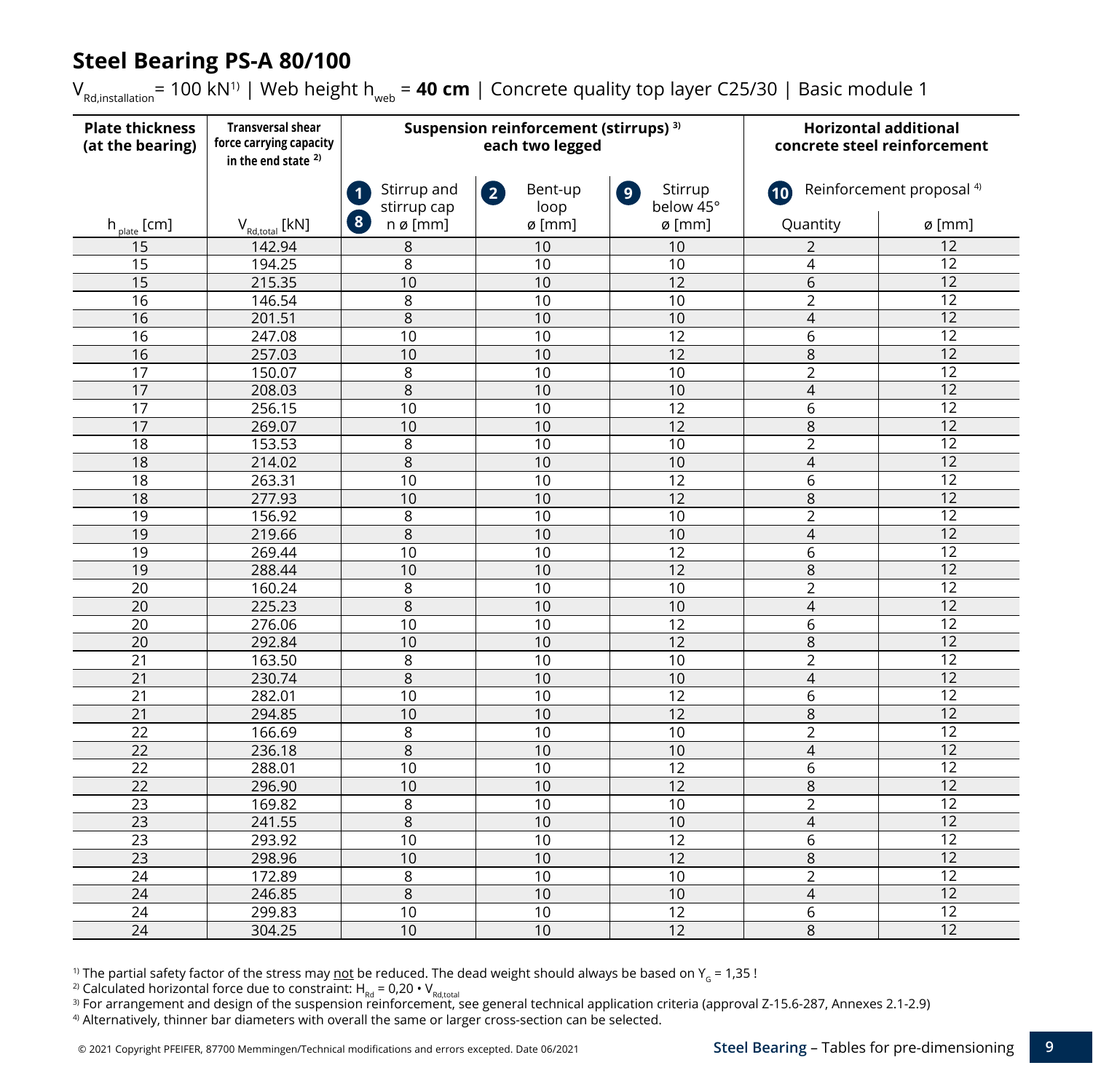#### **Steel Bearing PS-A 80/100**

V<sub>Rd.installation</sub>= 100 kN<sup>1)</sup> | Web height h<sub>web</sub> = **50 cm** | Concrete quality top layer C25/30 | Basic module 1

| <b>Plate thickness</b><br>(at the bearing) | <b>Transversal shear</b><br>force carrying capacity<br>in the end state $2$ ) |                                   | Suspension reinforcement (stirrups) <sup>3)</sup><br>each two legged | <b>Horizontal additional</b><br>concrete steel reinforcement |                |                                      |
|--------------------------------------------|-------------------------------------------------------------------------------|-----------------------------------|----------------------------------------------------------------------|--------------------------------------------------------------|----------------|--------------------------------------|
|                                            |                                                                               | Stirrup and                       | Bent-up<br>$\mathbf{2}$                                              | Stirrup<br>9.                                                | (10)           | Reinforcement proposal <sup>4)</sup> |
|                                            |                                                                               | stirrup cap                       | loop                                                                 | below 45°                                                    |                |                                      |
| $h_{\text{plate}}$ [cm]                    | $V_{Rd, total}$ [kN]                                                          | $\bullet$<br>$n \varnothing$ [mm] | Ø[mm]                                                                | ø [mm]                                                       | Quantity       | $\varnothing$ [mm]                   |
| 15                                         | 152.24                                                                        | 8                                 | $\overline{10}$                                                      | 10                                                           | $\overline{2}$ | 12                                   |
| 15                                         | 217.55                                                                        | 8                                 | 10                                                                   | 10                                                           | 4              | $\overline{12}$                      |
| 15                                         | 261.12                                                                        | 10                                | 10                                                                   | 12                                                           | 6              | 12                                   |
| 16                                         | 156.50                                                                        | 8                                 | 10                                                                   | 10                                                           | $\overline{2}$ | $\overline{12}$                      |
| 16                                         | 227.42                                                                        | 8                                 | 10                                                                   | 10                                                           | $\overline{4}$ | $\overline{12}$                      |
| 16                                         | 268.98                                                                        | 10                                | 10                                                                   | 12                                                           | 6              | $\overline{12}$                      |
| 17                                         | 160.65                                                                        | 8                                 | 10                                                                   | 10                                                           | $\overline{2}$ | $\overline{12}$                      |
| 17                                         | 233.07                                                                        | 8                                 | 10                                                                   | 10                                                           | $\overline{4}$ | $\overline{12}$                      |
| 17                                         | 279.85                                                                        | 10                                | 10                                                                   | 12                                                           | 6              | 12                                   |
| 18                                         | 164.70                                                                        | 8                                 | 10                                                                   | 10                                                           | $\overline{2}$ | $\overline{12}$                      |
| $\overline{18}$                            | 239.74                                                                        | $\overline{8}$                    | 10                                                                   | 10                                                           | $\overline{4}$ | $\overline{12}$                      |
| $\overline{18}$                            | 295.04                                                                        | 10                                | 10                                                                   | $\overline{12}$                                              | $\overline{6}$ | 12                                   |
| 19                                         | 168.65                                                                        | $\,8\,$                           | 10                                                                   | 10                                                           | $\overline{2}$ | $\overline{12}$                      |
| 19                                         | 246.32                                                                        | 8                                 | 10                                                                   | 10                                                           | 4              | 12                                   |
| 19                                         | 300.79                                                                        | 10                                | 10                                                                   | $\overline{12}$                                              | 6              | $\overline{12}$                      |
| 20                                         | 172.51                                                                        | 8                                 | 10                                                                   | 10                                                           | $\overline{2}$ | $\overline{12}$                      |
| 20                                         | 252.49                                                                        | $\overline{8}$                    | 10                                                                   | $\overline{10}$                                              | $\overline{4}$ | $\overline{12}$                      |
| 20                                         | 304.88                                                                        | 10                                | 10                                                                   | 12                                                           | 6              | 12                                   |
| 20                                         | 317.61                                                                        | 10                                | 10                                                                   | 12                                                           | 8              | 12                                   |
| 21                                         | 176.28                                                                        | 8                                 | 10                                                                   | 10                                                           | $\overline{2}$ | $\overline{12}$                      |
| 21                                         | 257.76                                                                        | 8                                 | 10                                                                   | 10                                                           | $\overline{4}$ | $\overline{12}$                      |
| 21                                         | 313.29                                                                        | 10                                | 10                                                                   | 12                                                           | 6              | $\overline{12}$                      |
| $\overline{21}$                            | 334.97                                                                        | 10                                | 10                                                                   | 12                                                           | 8              | $\overline{12}$                      |
| 22                                         | 179.96                                                                        | 8                                 | 10                                                                   | 10                                                           | $\overline{2}$ | 12                                   |
| 22                                         | 262.97                                                                        | $\,8\,$                           | 10                                                                   | 10                                                           | $\overline{4}$ | 12                                   |
| 22                                         | 321.92                                                                        | 10                                | 10                                                                   | $\overline{12}$                                              | 6              | 12                                   |
| 22                                         | 349.12                                                                        | 10                                | 10                                                                   | 12                                                           | 8              | $\overline{12}$                      |
| 23                                         | 183.55                                                                        | 8                                 | 10                                                                   | 10                                                           | $\overline{2}$ | 12                                   |
| 23                                         | 268.11                                                                        | $\,8\,$                           | 10                                                                   | 10                                                           | $\overline{4}$ | 12                                   |
| 23                                         | 328.05                                                                        | 10                                | 10                                                                   | 12                                                           | 6              | 12                                   |
| $\overline{23}$                            | 352.12                                                                        | 10                                | 10                                                                   | 12                                                           | 8              | 12                                   |
| 24                                         | 187.07                                                                        | 8                                 | 10                                                                   | $\overline{10}$                                              | $\overline{2}$ | $\overline{12}$                      |
| 24                                         | 273.18                                                                        | 8                                 | 10                                                                   | 10                                                           | $\overline{4}$ | 12                                   |
| 24                                         | 335.01                                                                        | 10                                | 10                                                                   | 12                                                           | 6              | 12                                   |
| 24                                         | 365.37                                                                        | 10                                | 10                                                                   | 12                                                           | 8              | $\overline{12}$                      |

<sup>1)</sup> The partial safety factor of the stress may <u>not</u> be reduced. The dead weight should always be based on Y<sub>G</sub> = 1,35!<br><sup>2)</sup> Calculated horizontal force due to constraint: H<sub>Rd</sub> = 0,20 • V<sub>Rd,total</sub><br><sup>3)</sup> For arrangement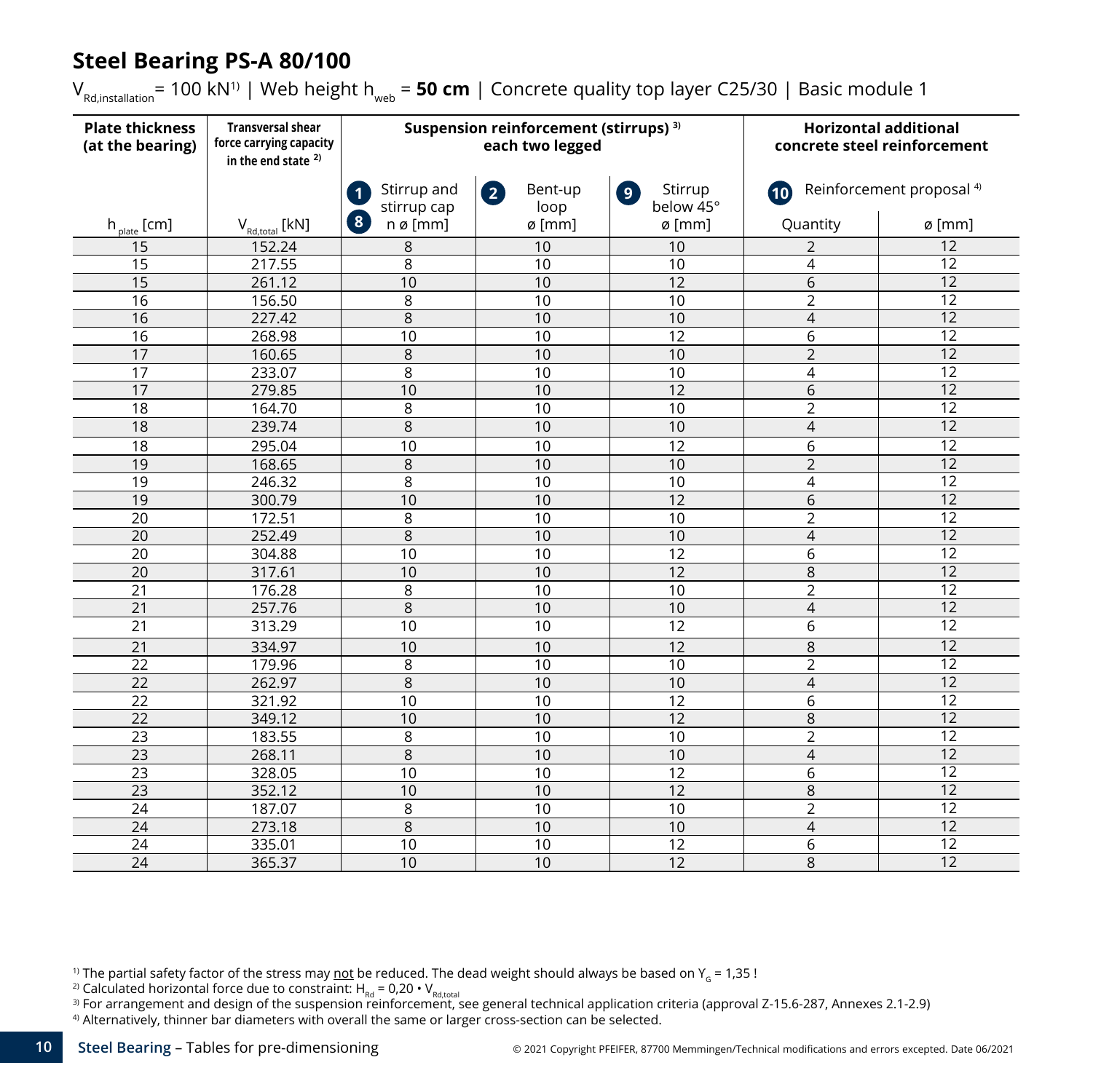V<sub>Rd.installation</sub>= 130 kN<sup>1)</sup> | Web height h<sub>web</sub> = **50 cm** | Concrete quality top layer C25/30 | Basic module 1

| <b>Plate thickness</b><br>(at the bearing) | <b>Transversal shear</b><br>force carrying capacity<br>in the end state $2$ ) |                                        | Suspension reinforcement (stirrups) <sup>3)</sup><br>each two legged | <b>Horizontal additional</b><br>concrete steel reinforcement |                |                                      |
|--------------------------------------------|-------------------------------------------------------------------------------|----------------------------------------|----------------------------------------------------------------------|--------------------------------------------------------------|----------------|--------------------------------------|
|                                            |                                                                               | Stirrup and<br>stirrup cap             | Bent-up<br>2<br>loop                                                 | Stirrup<br>$\bullet$<br>below 45°                            | (10)           | Reinforcement proposal <sup>4)</sup> |
| $h_{\text{plate}}$ [cm]                    | $V_{Rd, total}$ [kN]                                                          | 8 <sup>1</sup><br>$n \varnothing$ [mm] | ø [mm]                                                               | ø [mm]                                                       | Quantity       | Ø[mm]                                |
| 16                                         | 182.17                                                                        | 8                                      | 10                                                                   | 10                                                           | $\overline{2}$ | $\overline{12}$                      |
| 16                                         | 228.72                                                                        | 8                                      | 10                                                                   | 10                                                           | 4              | $\overline{12}$                      |
| 16                                         | 283.66                                                                        | 10                                     | 10                                                                   | 12                                                           | 6              | 12                                   |
| 16                                         | 290.59                                                                        | 10                                     | 10                                                                   | 12                                                           | 8              | 12                                   |
| 17                                         | 186.01                                                                        | 8                                      | 10                                                                   | 10                                                           | $\overline{2}$ | $\overline{12}$                      |
| 17                                         | 235.11                                                                        | 8                                      | 10                                                                   | 10                                                           | 4              | $\overline{12}$                      |
| 17                                         | 289.72                                                                        | 10                                     | 10                                                                   | $\overline{12}$                                              | 6              | $\overline{12}$                      |
| 17                                         | 296.36                                                                        | 10                                     | 10                                                                   | $\overline{12}$                                              | 8              | $\overline{12}$                      |
| $\overline{18}$                            | 189.75                                                                        | 8                                      | 10                                                                   | 10                                                           | $\overline{2}$ | $\overline{12}$                      |
| 18                                         | 241.36                                                                        | 8                                      | 10                                                                   | 10                                                           | 4              | $\overline{12}$                      |
| 18                                         | 295.00                                                                        | 10                                     | 10                                                                   | $\overline{12}$                                              | 6              | 12                                   |
| 18                                         | 296.24                                                                        | 10                                     | 10                                                                   | 12                                                           | 8              | 12                                   |
| 19                                         | 193.40                                                                        | 8                                      | 10                                                                   | 10                                                           | $\overline{2}$ | 12                                   |
| 19                                         | 247.47                                                                        | 8                                      | 10                                                                   | 10                                                           | 4              | $\overline{12}$                      |
| 19                                         | 301.17                                                                        | 10                                     | 10                                                                   | $\overline{12}$                                              | 6              | $\overline{12}$                      |
| 19                                         | 311.62                                                                        | 10                                     | 10                                                                   | 12                                                           | 8              | $\overline{12}$                      |
| 20                                         | 196.96                                                                        | 8                                      | 10                                                                   | 10                                                           | $\overline{2}$ | $\overline{12}$                      |
| 20                                         | 253.30                                                                        | 8                                      | 10                                                                   | 10                                                           | 4              | $\overline{12}$                      |
| 20                                         | 307.37                                                                        | 10                                     | 10                                                                   | 12                                                           | 6              | 12                                   |
| 20                                         | 313.77                                                                        | 10                                     | 10                                                                   | 12                                                           | 8              | $\overline{12}$                      |
| 21                                         | 200.44                                                                        | 8                                      | 10                                                                   | 10                                                           | $\overline{2}$ | 12                                   |
| 21                                         | 258.57                                                                        | 8                                      | 10                                                                   | 10                                                           | 4              | 12                                   |
| 21                                         | 313.62                                                                        | 10                                     | 10                                                                   | 12                                                           | $\overline{6}$ | 12                                   |
| 21                                         | 315.91                                                                        | 10                                     | 10                                                                   | 12                                                           | 8              | $\overline{12}$                      |
| 22                                         | 203.83                                                                        | 8                                      | 10                                                                   | 10                                                           | $\overline{2}$ | 12                                   |
| 22                                         | 263.76                                                                        | 8                                      | 10                                                                   | $\overline{10}$                                              | 4              | $\overline{12}$                      |
| 22                                         | 320.07                                                                        | 10                                     | 10                                                                   | 12                                                           | 6              | 12                                   |
| 23                                         | 207.15                                                                        | 8                                      | 10                                                                   | 10                                                           | $\overline{2}$ | $\overline{12}$                      |
| 23                                         | 266.76                                                                        | 8                                      | 10                                                                   | 10                                                           | $\overline{4}$ | 12                                   |
| 23                                         | 320.15                                                                        | 10                                     | 10                                                                   | 12                                                           | 6              | $\overline{12}$                      |
| $\overline{24}$                            | 210.40                                                                        | 8                                      | 10                                                                   | 10                                                           | $\overline{2}$ | 12                                   |
| 24                                         | 268.10                                                                        | 8                                      | 10                                                                   | 10                                                           | 4              | 12                                   |
| 24                                         | 322.25                                                                        | 10                                     | 10                                                                   | 12                                                           | 6              | 12                                   |

<sup>1)</sup> The partial safety factor of the stress may <u>not</u> be reduced. The dead weight should always be based on Y<sub>G</sub> = 1,35 !<br><sup>2)</sup> Calculated horizontal force due to constraint: H<sub>Rd</sub> = 0,20 · V<sub>Rd total</sub><br><sup>3)</sup> For arrangemen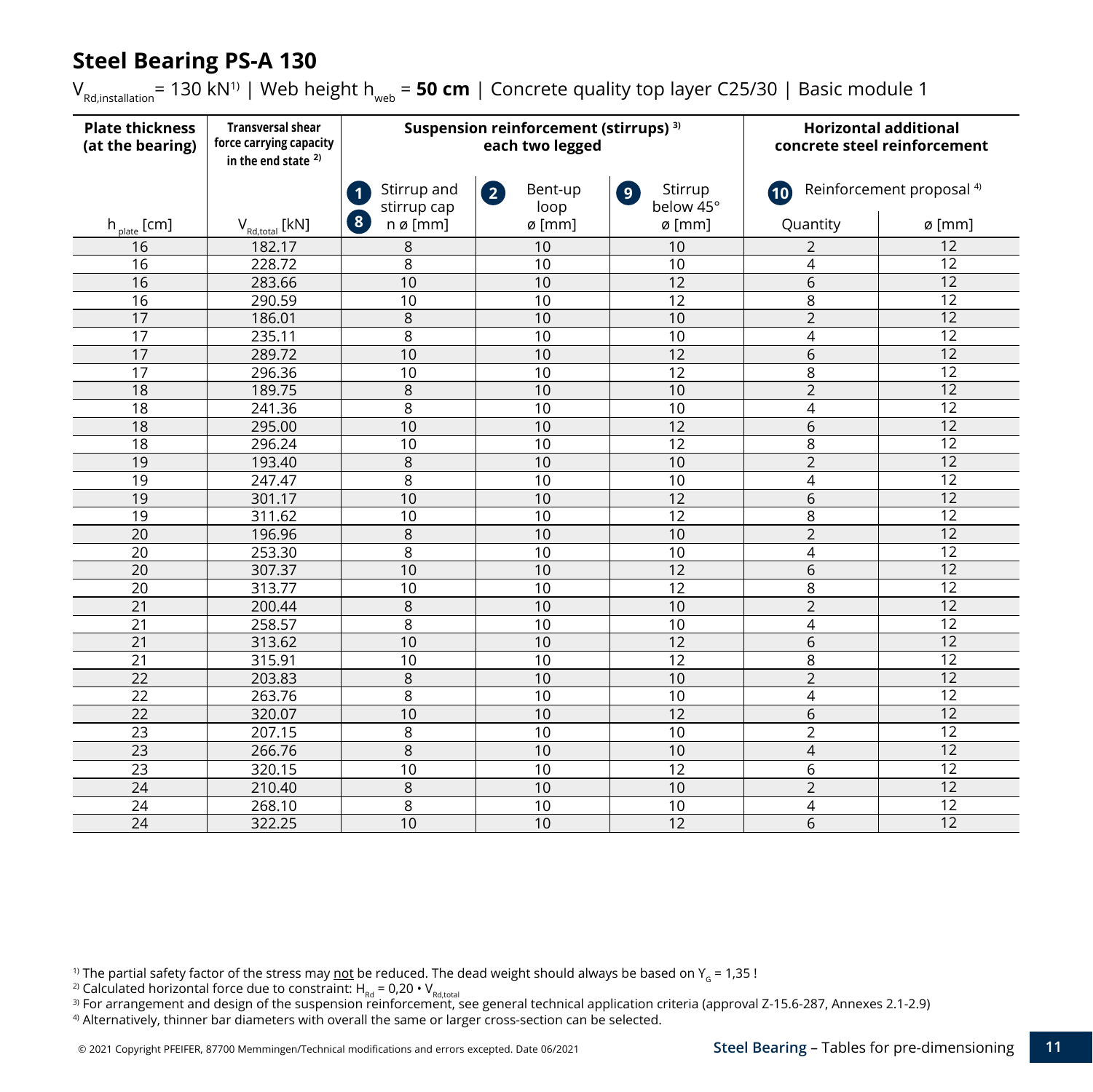V<sub>Rd.installation</sub>= 130 kN<sup>1)</sup> | Web height h<sub>web</sub> = **60 cm** | Concrete quality top layer C25/30 | Basic module 1

| <b>Plate thickness</b><br>(at the bearing) | <b>Transversal shear</b><br>force carrying capacity<br>in the end state $2$ ) | Suspension reinforcement (stirrups) <sup>3)</sup><br>each two legged |                      |                                           | <b>Horizontal additional</b><br>concrete steel reinforcement |                                      |  |
|--------------------------------------------|-------------------------------------------------------------------------------|----------------------------------------------------------------------|----------------------|-------------------------------------------|--------------------------------------------------------------|--------------------------------------|--|
|                                            |                                                                               | Stirrup and<br>stirrup cap                                           | Bent-up<br>2<br>loop | Stirrup<br>$\left( 9\right)$<br>below 45° | (10)                                                         | Reinforcement proposal <sup>4)</sup> |  |
| $h_{\text{plate}}$ [cm]                    | $V_{Rd, total}$ [kN]                                                          | $\bullet$<br>$n \varnothing$ [mm]                                    | ø [mm]               | ø [mm]                                    | Quantity                                                     | Ø[mm]                                |  |
| 16                                         | 182.17                                                                        | 8                                                                    | 10                   | 10                                        | $\overline{2}$                                               | $\overline{12}$                      |  |
| 16                                         | 240.21                                                                        | 8                                                                    | 10                   | 10                                        | 4                                                            | 12                                   |  |
| 16                                         | 288.17                                                                        | 10                                                                   | 10                   | 12                                        | 6                                                            | 12                                   |  |
| $\overline{16}$                            | 290.59                                                                        | 10                                                                   | 10                   | $\overline{12}$                           | $\,8\,$                                                      | 12                                   |  |
| 17                                         | 186.01                                                                        | 8                                                                    | 10                   | 10                                        | $\overline{2}$                                               | 12                                   |  |
| 17                                         | 241.08                                                                        | 8                                                                    | 10                   | 10                                        | 4                                                            | 12                                   |  |
| 17                                         | 290.80                                                                        | 10                                                                   | 10                   | 12                                        | 6                                                            | 12                                   |  |
| 17                                         | 296.36                                                                        | 10                                                                   | 10                   | $\overline{12}$                           | 8                                                            | $\overline{12}$                      |  |
| $\overline{18}$                            | 189.75                                                                        | 8                                                                    | 10                   | 10                                        | $\overline{2}$                                               | 12                                   |  |
| 18                                         | 241.96                                                                        | 8                                                                    | 10                   | 10                                        | 4                                                            | 12                                   |  |
| 18                                         | 297.61                                                                        | 10                                                                   | 10                   | 12                                        | 6                                                            | 12                                   |  |
| $\overline{18}$                            | 311.15                                                                        | 10                                                                   | 10                   | $\overline{12}$                           | $\overline{\bf 8}$                                           | 12                                   |  |
| 19                                         | 193.40                                                                        | 8                                                                    | 10                   | 10                                        | $\overline{2}$                                               | 12                                   |  |
| 19                                         | 247.75                                                                        | 8                                                                    | 10                   | 10                                        | 4                                                            | 12                                   |  |
| 19                                         | 306.24                                                                        | 10                                                                   | 10                   | 12                                        | 6                                                            | 12                                   |  |
| 19                                         | 325.85                                                                        | 10                                                                   | 10                   | $\overline{12}$                           | 8                                                            | 12                                   |  |
| $\overline{20}$                            | 196.96                                                                        | 8                                                                    | 10                   | 10                                        | $\overline{2}$                                               | 12                                   |  |
| 20                                         | 253.72                                                                        | 8                                                                    | 10                   | 10                                        | 4                                                            | 12                                   |  |
| $\overline{20}$                            | 310.40                                                                        | 10                                                                   | 10                   | 12                                        | 6                                                            | 12                                   |  |
| 20                                         | 339.93                                                                        | 10                                                                   | 10                   | 12                                        | 8                                                            | $\overline{12}$                      |  |
| 21                                         | 200.44                                                                        | 8                                                                    | 10                   | 10                                        | $\overline{2}$                                               | 12                                   |  |
| 21                                         | 259.01                                                                        | 8                                                                    | 10                   | 10                                        | 4                                                            | 12                                   |  |
| 21                                         | 328.29                                                                        | 10                                                                   | 10                   | 12                                        | 6                                                            | 12                                   |  |
| 21                                         | 355.38                                                                        | 10                                                                   | 10                   | $\overline{12}$                           | $\overline{\bf 8}$                                           | 12                                   |  |
| 22                                         | 203.83                                                                        | $\,8\,$                                                              | 10                   | 10                                        | $\overline{2}$                                               | 12                                   |  |
| 22                                         | 264.17                                                                        | 8                                                                    | 10                   | 10                                        | 4                                                            | 12                                   |  |
| 22                                         | 337.35                                                                        | 10                                                                   | 10                   | 12                                        | 6                                                            | 12                                   |  |
| 22                                         | 375.29                                                                        | 10                                                                   | 10                   | 12                                        | 8                                                            | 12                                   |  |
| $\overline{23}$                            | 207.15                                                                        | 8                                                                    | 10                   | 10                                        | $\overline{2}$                                               | 12                                   |  |
| 23                                         | 268.34                                                                        | 8                                                                    | 10                   | 10                                        | 4                                                            | 12                                   |  |
| $\overline{23}$                            | 344.35                                                                        | 10                                                                   | 10                   | 12                                        | 6                                                            | 12                                   |  |
| 23                                         | 376.23                                                                        | 10                                                                   | 10                   | 12                                        | 8                                                            | $\overline{12}$                      |  |
| 24                                         | 210.40                                                                        | 8                                                                    | 10                   | 10                                        | $\overline{2}$                                               | 12                                   |  |
| 24                                         | 269.54                                                                        | 8                                                                    | 10                   | 10                                        | 4                                                            | 12                                   |  |
| 24                                         | 347.58                                                                        | 10                                                                   | 10                   | 12                                        | 6                                                            | 12                                   |  |
| 24                                         | 378.52                                                                        | 10                                                                   | 10                   | 12                                        | 8                                                            | 12                                   |  |

<sup>1)</sup> The partial safety factor of the stress may <u>not</u> be reduced. The dead weight should always be based on Y<sub>G</sub> = 1,35!<br><sup>2)</sup> Calculated horizontal force due to constraint: H<sub>Rd</sub> = 0,20 • V<sub>Rd,total</sub><br><sup>3)</sup> For arrangement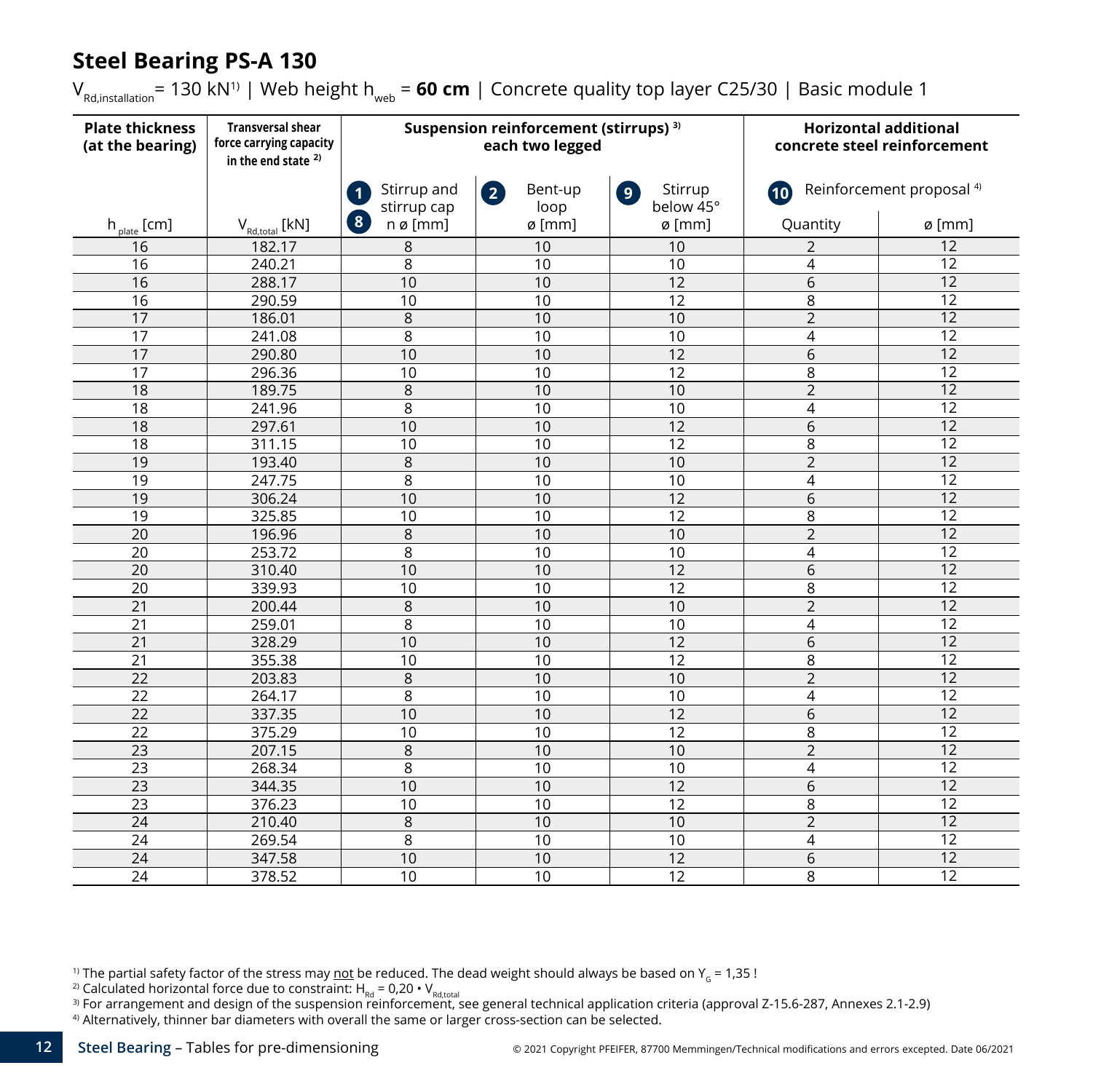V<sub>Rd.installation</sub>= 130 kN<sup>1)</sup> | Web height h<sub>web</sub> = **70 cm** | Concrete quality top layer C25/30 | Basic module 1

| <b>Plate thickness</b><br>(at the bearing) | <b>Transversal shear</b><br>force carrying capacity<br>in the end state $2$ ) | Suspension reinforcement (stirrups) <sup>3)</sup><br>each two legged |                      |                                   | <b>Horizontal additional</b><br>concrete steel reinforcement |                                      |  |
|--------------------------------------------|-------------------------------------------------------------------------------|----------------------------------------------------------------------|----------------------|-----------------------------------|--------------------------------------------------------------|--------------------------------------|--|
|                                            |                                                                               | Stirrup and<br>-1<br>stirrup cap                                     | Bent-up<br>2<br>loop | Stirrup<br>$\bullet$<br>below 45° | (10)                                                         | Reinforcement proposal <sup>4)</sup> |  |
| $h_{\text{plate}}$ [cm]                    | $V_{Rd, total}$ [kN]                                                          | $\left( 8 \right)$<br>$n \varnothing$ [mm]                           | ø [mm]               | $\varnothing$ [mm]                | Quantity                                                     | Ø[mm]                                |  |
| 16                                         | 182.17                                                                        | 8                                                                    | 10                   | 10                                | $\overline{2}$                                               | $\overline{12}$                      |  |
| 16                                         | 241.99                                                                        | 8                                                                    | 10                   | 10                                | 4                                                            | $\overline{12}$                      |  |
| 16                                         | 295.62                                                                        | 10                                                                   | 10                   | 12                                | 6                                                            | 12                                   |  |
| 16                                         | 298.62                                                                        | 10                                                                   | 10                   | $\overline{12}$                   | $\,8\,$                                                      | $\overline{12}$                      |  |
| 17                                         | 186.01                                                                        | 8                                                                    | 10                   | 10                                | $\overline{2}$                                               | $\overline{12}$                      |  |
| 17                                         | 242.78                                                                        | 8                                                                    | 10                   | 10                                | 4                                                            | 12                                   |  |
| 17                                         | 300.85                                                                        | 10                                                                   | 10                   | 12                                | 6                                                            | $\overline{12}$                      |  |
| 17                                         | 312.33                                                                        | 10                                                                   | 10                   | $\overline{12}$                   | $\,8\,$                                                      | $\overline{12}$                      |  |
| $\overline{18}$                            | 189.75                                                                        | 8                                                                    | 10                   | 10                                | $\overline{2}$                                               | $\overline{12}$                      |  |
| 18                                         | 243.56                                                                        | 8                                                                    | 10                   | 10                                | 4                                                            | 12                                   |  |
| 18                                         | 312.14                                                                        | 10                                                                   | 10                   | 12                                | 6                                                            | 12                                   |  |
| 18                                         | 319.77                                                                        | 10                                                                   | 10                   | 12                                | 8                                                            | 12                                   |  |
| 19                                         | 193.40                                                                        | 8                                                                    | 10                   | 10                                | $\overline{2}$                                               | $\overline{12}$                      |  |
| 19                                         | 247.98                                                                        | 8                                                                    | 10                   | 10                                | 4                                                            | $\overline{12}$                      |  |
| 19                                         | 320.31                                                                        | 10                                                                   | 10                   | 12                                | 6                                                            | 12                                   |  |
| 19                                         | 328.26                                                                        | 10                                                                   | 10                   | $\overline{12}$                   | $\,8\,$                                                      | 12                                   |  |
| 20                                         | 196.96                                                                        | 8                                                                    | 10                   | 10                                | $\overline{2}$                                               | $\overline{12}$                      |  |
| 20                                         | 253.94                                                                        | 8                                                                    | 10                   | 10                                | $\overline{4}$                                               | $\overline{12}$                      |  |
| 20                                         | 335.67                                                                        | 10                                                                   | 10                   | 12                                | 6                                                            | 12                                   |  |
| 20                                         | 345.99                                                                        | 10                                                                   | 10                   | $\overline{12}$                   | $\,8\,$                                                      | $\overline{12}$                      |  |
| 21                                         | 200.44                                                                        | 8                                                                    | 10                   | 10                                | $\overline{2}$                                               | 12                                   |  |
| 21                                         | 259.37                                                                        | 8                                                                    | 10                   | 10                                | 4                                                            | 12                                   |  |
| 21                                         | 342.65                                                                        | 10                                                                   | 10                   | 12                                | 6                                                            | 12                                   |  |
| 21                                         | 355.67                                                                        | 10                                                                   | 10                   | $\overline{12}$                   | 8                                                            | 12                                   |  |
| 22                                         | 203.83                                                                        | $\,8\,$                                                              | 10                   | 10                                | $\overline{2}$                                               | 12                                   |  |
| 22                                         | 264.51                                                                        | 8                                                                    | 10                   | 10                                | $\overline{4}$                                               | $\overline{12}$                      |  |
| 22                                         | 349.56                                                                        | 10                                                                   | 10                   | 12                                | 6                                                            | 12                                   |  |
| 22                                         | 380.04                                                                        | 10                                                                   | 10                   | 12                                | 8                                                            | 12                                   |  |
| 23                                         | 207.15                                                                        | 8                                                                    | 10                   | 10                                | $\overline{2}$                                               | $\overline{12}$                      |  |
| 23                                         | 269.58                                                                        | 8                                                                    | 10                   | 10                                | 4                                                            | 12                                   |  |
| $\overline{23}$                            | 355.40                                                                        | 10                                                                   | 10                   | 12                                | 6                                                            | 12                                   |  |
| $\overline{23}$                            | 391.47                                                                        | 10                                                                   | 10                   | $\overline{12}$                   | $\overline{8}$                                               | $\overline{12}$                      |  |
| 24                                         | 210.40                                                                        | 8                                                                    | 10                   | 10                                | $\overline{2}$                                               | 12                                   |  |
| 24                                         | 270.71                                                                        | 8                                                                    | 10                   | 10                                | $\overline{4}$                                               | 12                                   |  |
| 24                                         | 372.37                                                                        | 10                                                                   | 10                   | 12                                | 6                                                            | 12                                   |  |
| 24                                         | 393.03                                                                        | 10                                                                   | 10                   | $\overline{12}$                   | 8                                                            | 12                                   |  |

<sup>1)</sup> The partial safety factor of the stress may <u>not</u> be reduced. The dead weight should always be based on Y<sub>G</sub> = 1,35 !<br><sup>2)</sup> Calculated horizontal force due to constraint: H<sub>Rd</sub> = 0,20 · V<sub>Rd total</sub><br><sup>3)</sup> For arrangemen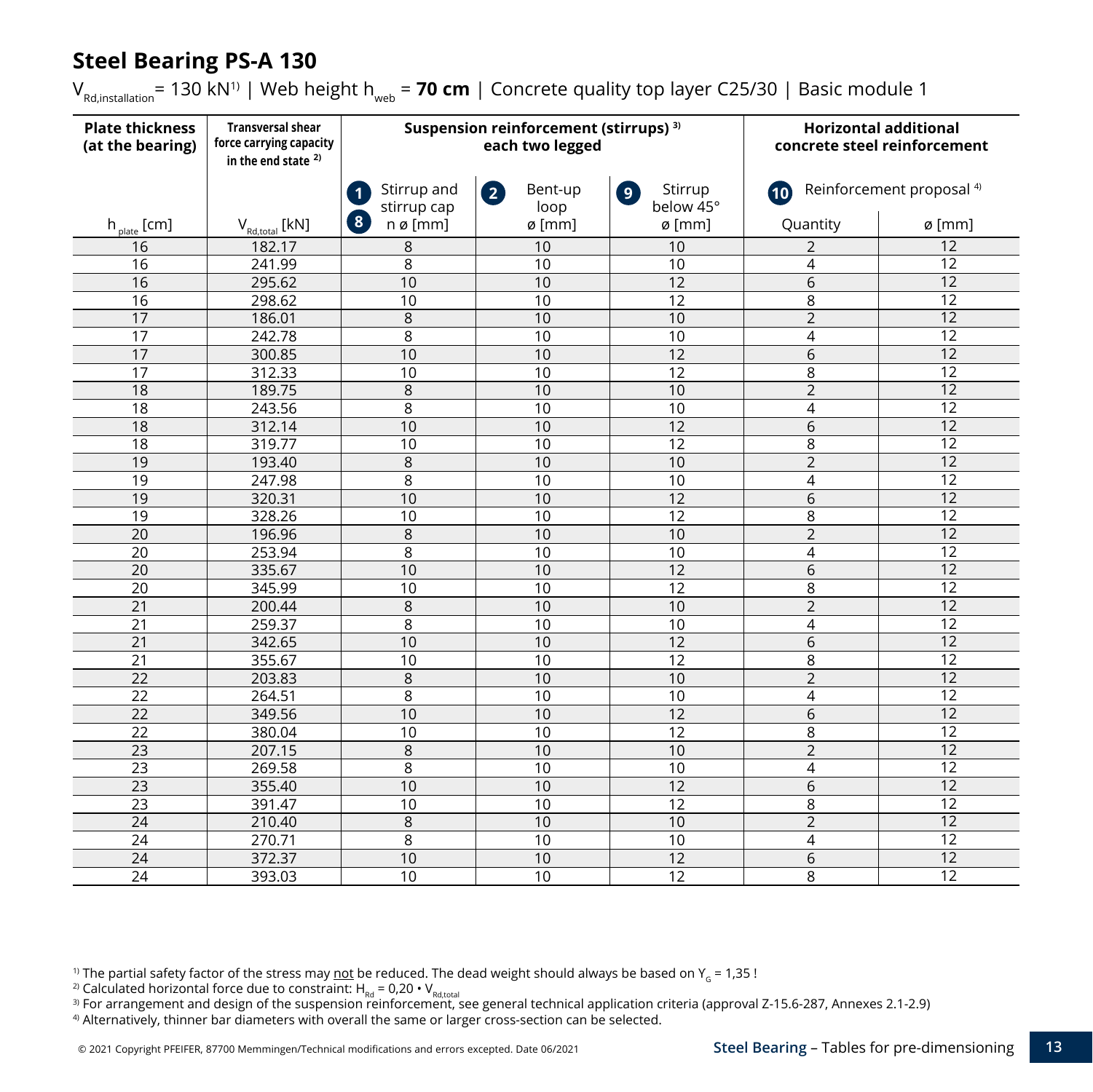V<sub>Rd.installation</sub>= 160 kN<sup>1)</sup> | Web height h<sub>web</sub> = **60 cm** | Concrete quality top layer C25/30 | Basic module 1

| <b>Plate thickness</b><br>(at the bearing) | <b>Transversal shear</b><br>force carrying capacity<br>in the end state $2$ ) |                                                                         | Suspension reinforcement (stirrups) 3)<br>each two legged |                                        | <b>Horizontal additional</b><br>concrete steel reinforcement |                                      |
|--------------------------------------------|-------------------------------------------------------------------------------|-------------------------------------------------------------------------|-----------------------------------------------------------|----------------------------------------|--------------------------------------------------------------|--------------------------------------|
|                                            |                                                                               | Stirrup and<br>stirrup cap                                              | Bent-up<br>$\mathbf{2}$<br>loop                           | Stirrup<br>$\overline{9}$<br>below 45° | (10)                                                         | Reinforcement proposal <sup>4)</sup> |
| $h_{\text{plate}}$ [cm]                    | $V_{Rd, total}$ [kN]                                                          | $\left( \begin{array}{c} 8 \end{array} \right)$<br>$n \varnothing$ [mm] | $\varnothing$ [mm]                                        | $\varnothing$ [mm]                     | Quantity                                                     | $\varnothing$ [mm]                   |
| 18                                         | 214.79                                                                        | 8                                                                       | 10                                                        | 10                                     | 2                                                            | 12                                   |
| 18                                         | 236.03                                                                        | 8                                                                       | 10                                                        | 10                                     | 4                                                            | 12                                   |
| 18                                         | 277.23                                                                        | 10                                                                      | 10                                                        | 12                                     | 6                                                            | 12                                   |
| 19                                         | 218.14                                                                        | 8                                                                       | 10                                                        | 10                                     | $\overline{2}$                                               | 12                                   |
| 19                                         | 236.36                                                                        | $\,8\,$                                                                 | 10                                                        | 10                                     | $\overline{4}$                                               | 12                                   |
| 19                                         | 278.37                                                                        | 10                                                                      | 10                                                        | 12                                     | 6                                                            | 12                                   |
| 20                                         | 221.41                                                                        | 8                                                                       | 10                                                        | 10                                     | $\overline{2}$                                               | 12                                   |
| 20                                         | 236.69                                                                        | 8                                                                       | 10                                                        | 10                                     | $\overline{4}$                                               | 12                                   |
| 20                                         | 279.49                                                                        | 10                                                                      | 10                                                        | 12                                     | 6                                                            | 12                                   |
| 21                                         | 224.60                                                                        | 8                                                                       | 10                                                        | 10                                     | $\overline{2}$                                               | 12                                   |
| 21                                         | 237.02                                                                        | 8                                                                       | 10                                                        | 10                                     | 4                                                            | 12                                   |
| 21                                         | 280.62                                                                        | 10                                                                      | 10                                                        | 12                                     | 6                                                            | 12                                   |
| 22                                         | 227.71                                                                        | 8                                                                       | 10                                                        | 10                                     | $\overline{2}$                                               | 12                                   |
| 22                                         | 237.35                                                                        | 8                                                                       | 10                                                        | 10                                     | 4                                                            | 12                                   |
| 22                                         | 281.64                                                                        | 10                                                                      | 10                                                        | 12                                     | 6                                                            | 12                                   |
| 23                                         | 230.76                                                                        | 8                                                                       | 10                                                        | 10                                     | $\overline{2}$                                               | 12                                   |
| 23                                         | 237.67                                                                        | 8                                                                       | 10                                                        | 10                                     | $\overline{4}$                                               | 12                                   |
| 23                                         | 282.65                                                                        | 10                                                                      | 10                                                        | 12                                     | 6                                                            | $\overline{12}$                      |
| 24                                         | 233.73                                                                        | 8                                                                       | 10                                                        | 10                                     | $\overline{2}$                                               | 12                                   |
| 24                                         | 237.99                                                                        | 8                                                                       | 10                                                        | 10                                     | 4                                                            | 12                                   |
| 24                                         | 283.66                                                                        | 10                                                                      | 10                                                        | 12                                     | 4                                                            | 12                                   |

<sup>1)</sup> The partial safety factor of the stress may <u>not</u> be reduced. The dead weight should always be based on Y<sub>G</sub> = 1,35!<br><sup>2)</sup> Calculated horizontal force due to constraint: H<sub>Rd</sub> = 0,20 • V<sub>Rd,total</sub><br><sup>3)</sup> For arrangement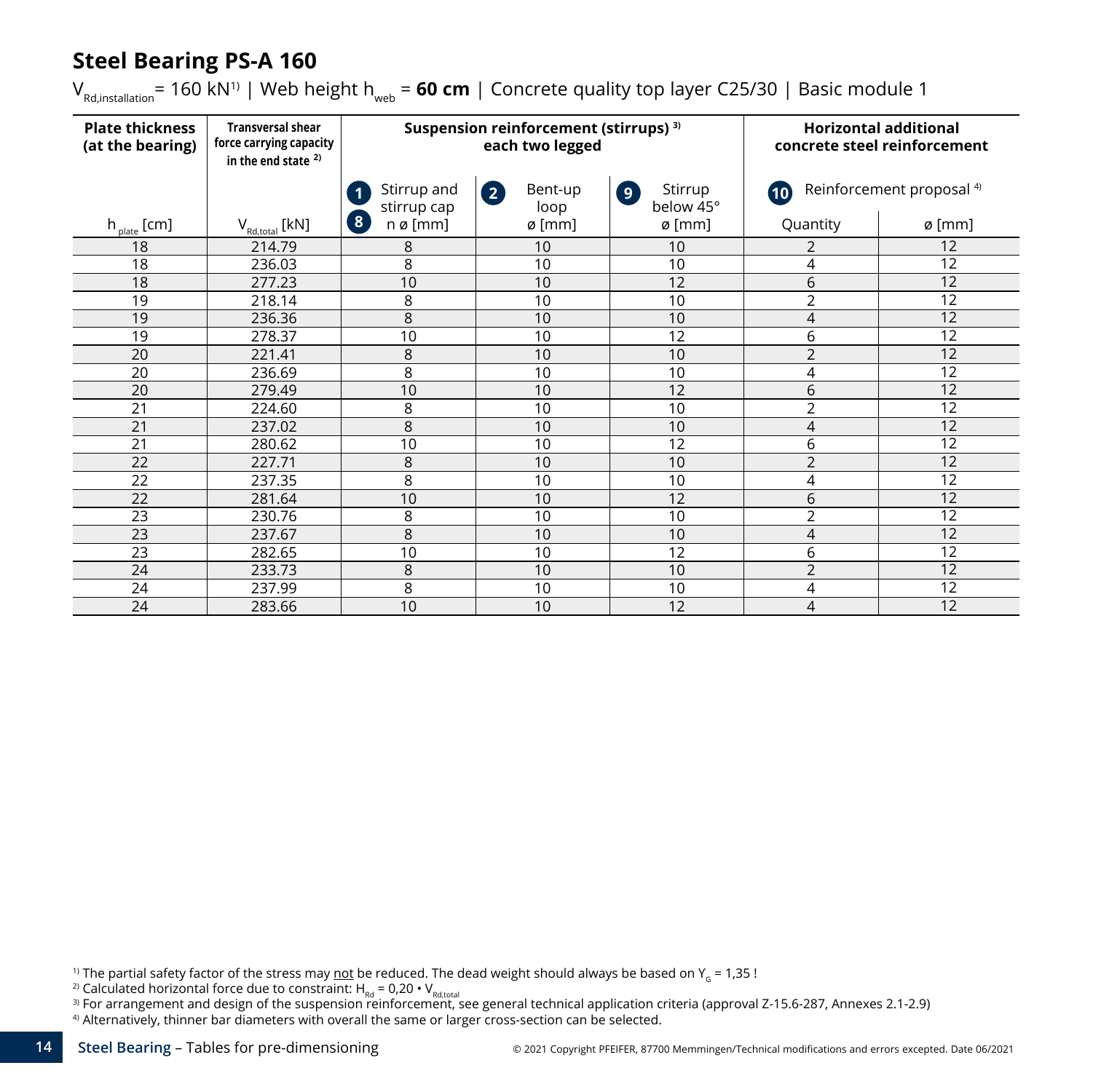V<sub>Rd.installation</sub>= 160 kN<sup>1)</sup> | Web height h<sub>web</sub> = **70 cm** | Concrete quality top layer C25/30 | Basic module 1

| <b>Plate thickness</b><br>(at the bearing) | <b>Transversal shear force</b><br>carrying capacity in the<br>end state <sup>2)</sup> |                                      | Suspension reinforcement (stirrups) <sup>3)</sup><br>each two legged |                           | <b>Horizontal additional</b><br>concrete steel reinforcement |                           |
|--------------------------------------------|---------------------------------------------------------------------------------------|--------------------------------------|----------------------------------------------------------------------|---------------------------|--------------------------------------------------------------|---------------------------|
|                                            |                                                                                       | Stirrup and<br>stirrup cap           | Bent-up<br>$\mathbf{2}$<br>loop                                      | Stirrup<br>9<br>below 45° | (10)                                                         | Reinforcement proposal 4) |
| $h_{\text{plate}}$ [cm]                    | $V_{Rd, total}$ [kN]                                                                  | $\mathbf{8}$<br>$n \varnothing$ [mm] | $\varnothing$ [mm]                                                   | ø [mm]                    | Quantity                                                     | $\varnothing$ [mm]        |
| 18                                         | 214.79                                                                                | 8                                    | 10                                                                   | 10                        | 2                                                            | 12                        |
| 18                                         | 237.17                                                                                | 8                                    | 10                                                                   | 10                        | 4                                                            | 12                        |
| 18                                         | 292.71                                                                                | 10                                   | 10                                                                   | 12                        | 6                                                            | 12                        |
| 18                                         | 315.67                                                                                | 10                                   | 10                                                                   | 12                        | 8                                                            | 12                        |
| 19                                         | 218.14                                                                                | 8                                    | 10                                                                   | 10                        | $\overline{2}$                                               | 12                        |
| 19                                         | 237.47                                                                                | 8                                    | 10                                                                   | 10                        | 4                                                            | 12                        |
| 19                                         | 330.48                                                                                | 10                                   | 10                                                                   | 12                        | 6                                                            | 12                        |
| 20                                         | 221.41                                                                                | 8                                    | 10                                                                   | 10                        | 2                                                            | $\overline{12}$           |
| 20                                         | 237.76                                                                                | 8                                    | 10                                                                   | 10                        | $\overline{4}$                                               | 12                        |
| 20                                         | 331.47                                                                                | 10                                   | 10                                                                   | 12                        | 6                                                            | 12                        |
| 21                                         | 224.60                                                                                | 8                                    | 10                                                                   | 10                        | $\overline{2}$                                               | 12                        |
| 21                                         | 238.06                                                                                | 8                                    | 10                                                                   | 10                        | 4                                                            | 12                        |
| 21                                         | 332.86                                                                                | 10                                   | 10                                                                   | 12                        | 6                                                            | $\overline{12}$           |
| 22                                         | 227.71                                                                                | 8                                    | 10                                                                   | 10                        | $\overline{2}$                                               | 12                        |
| 22                                         | 309.29                                                                                | 10                                   | 10                                                                   | 12                        | 4                                                            | 12                        |
| 22                                         | 347.27                                                                                | 10                                   | 10                                                                   | 12                        | 6                                                            | 12                        |
| 23                                         | 230.76                                                                                | 8                                    | 10                                                                   | 10                        | $\overline{2}$                                               | 12                        |
| 23                                         | 313.73                                                                                | 10                                   | 10                                                                   | 12                        | 4                                                            | 12                        |
| 23                                         | 350.14                                                                                | 10                                   | 10                                                                   | 12                        | 6                                                            | 12                        |
| 24                                         | 233.73                                                                                | 8                                    | 10                                                                   | 10                        | 2                                                            | 12                        |
| 24                                         | 316.80                                                                                | 10                                   | 10                                                                   | 12                        | 4                                                            | 12                        |
| 24                                         | 351.83                                                                                | 10                                   | 10                                                                   | 12                        | 6                                                            | 12                        |

<sup>1)</sup> The partial safety factor of the stress may <u>not</u> be reduced. The dead weight should always be based on Y<sub>G</sub> = 1,35 !<br><sup>2)</sup> Calculated horizontal force due to constraint: H<sub>Rd</sub> = 0,20 · V<sub>Rd total</sub><br><sup>3)</sup> For arrangemen